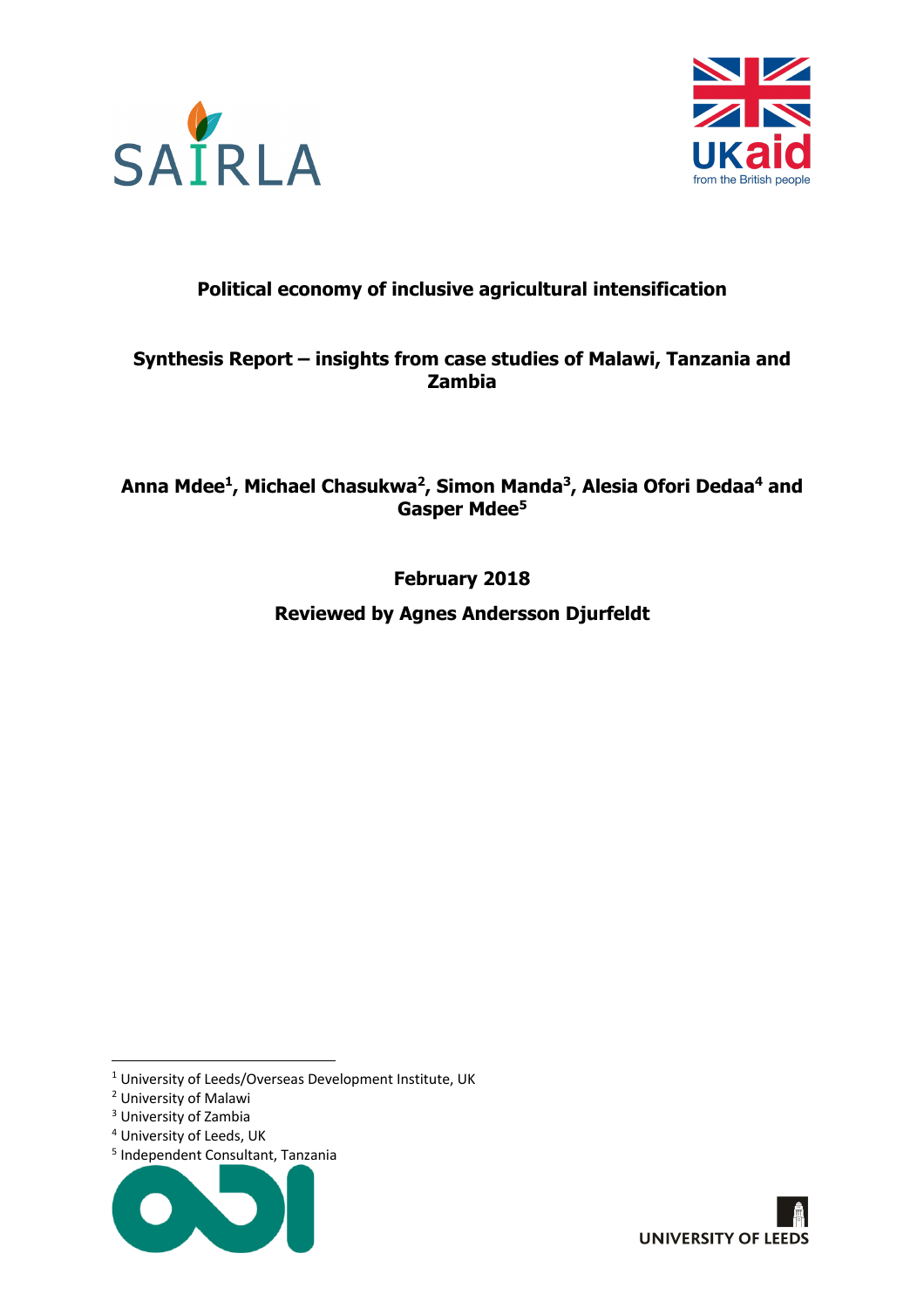"Agricultural intensification has been neither inevitable nor continuous in African farming systems. In some areas, intensification was halted or reversed by changing environmental or political and economic conditions; in others, it has occurred not as an adaptive response to population growth or commercialisation, but in the face of growing labour shortages and declining commercial activity. Such cases underscore the importance of studying farming as a dynamic social process. As farmers contend with social as well as environmental conditions, changes occur not only in what is produced and how much, but also in when work is done and by whom. Thus changes in cropping patterns and methods of cultivation are influenced by social factors which govern the timing as well as the amounts of labour devoted to farming, as well as the control of effort and output. Variations in the pace and/or direction of agricultural intensification are occasioned not only be exogenous events, such as war and peace, drought or flood, but also by changes in the production dynamics of particular crops" (Berry 1993: 189)

> Page  $\sim$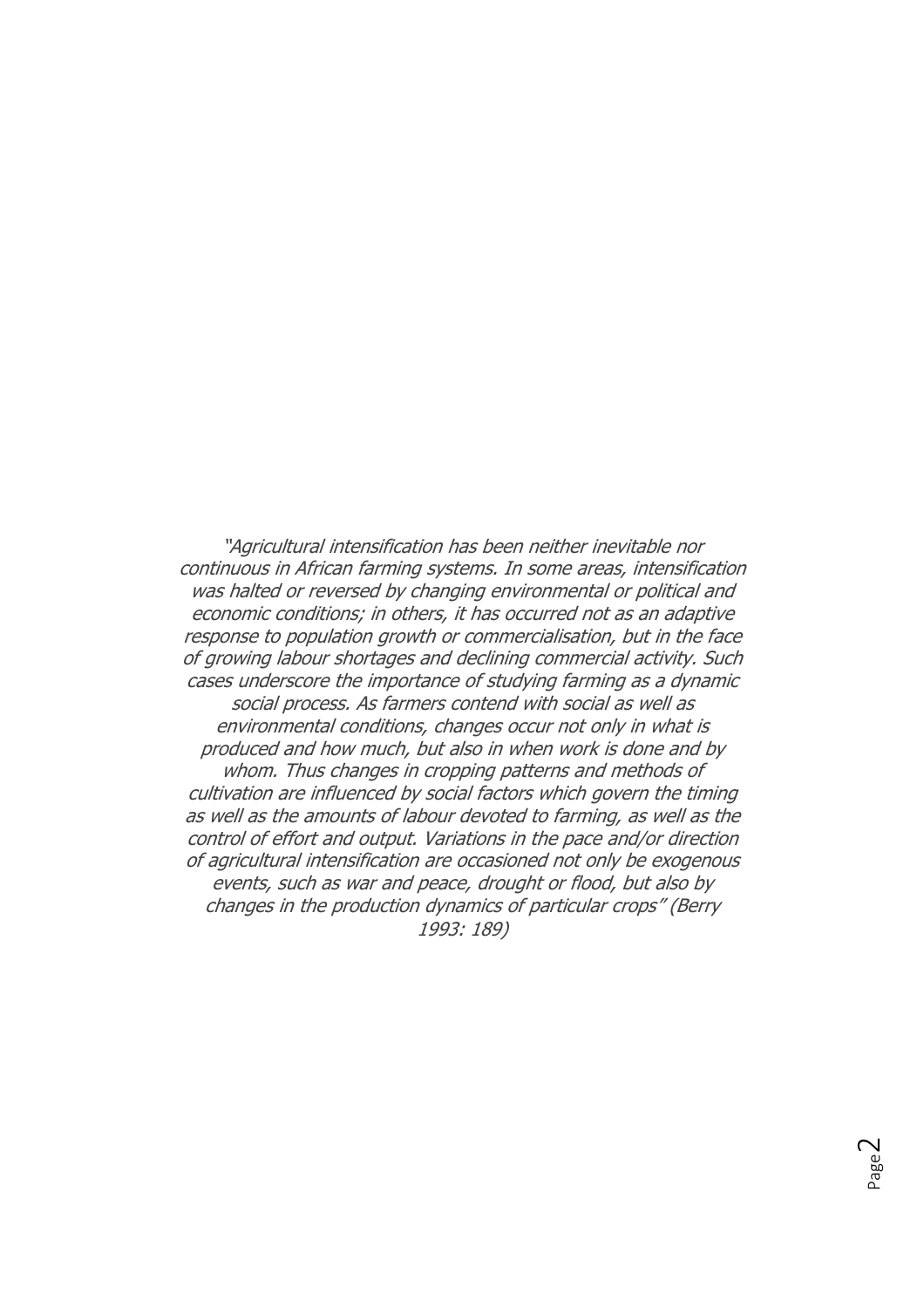## Executive Summary

This report presents a brief political economy of agriculture in Malawi, Tanzania and Zambia, with a specific focus on the concept of inclusive and sustainable intensification, and is undertaken as a background working paper for *Afrint IV/Papaya-*Equity and Institutions in Sustainable African intensification. The Afrint IV/Papaya project frames equity as an exploration of the experience of the identity categories of women and *youth*. This report does consider these groups, but we argue that to restrict an analysis of power and institutions to these groups is mistaken, given the critical dimension that a class analysis continues to play in agricultural dynamics. In this paper we engage with some of the debates on definitions of 'sustainable intensification', in order to both problematise the concept, and also to demonstrate how such debates relate to power relations and politics at play in shaping agricultural interventions and outcomes.

In the introduction, we consider the concept of agricultural intensification. There is a necessity of contextualising this drive, within a wider literature of agricultural transformation. This literature is vast and has an extensive historical base. **We allude to this, as many of the debates on 'intensification' are far from new, and much evidence already sits unread and ignored.** We also define the value of taking a political economy approach to understand power and politics in agricultural change.

In chapter 1, we offer an overview of key actors, and dynamics of agricultural change in the three countries, comparing critical points of similarity and difference. All three countries share commonalities of colonial engagement, post-independence state-led agricultural investment, followed by structural adjustment and liberalisation, moving to a current concern with the 'African green revolution', large scale commercial investment, and climate-smart agriculture. All three countries are heavily influenced by donors in policy direction, but the politics of this is complex. Full-scale agricultural transformation, through intensification and commercial investment, is the aim of all three, but it remains elusive, and whilst the share of agriculture in GDP may be declining to variable degrees, small-scale agriculture remains highly significant in the livelihoods of the majority of the population. All countries are experiencing large scale land acquisition, and increasing differentiation of wealth. Malawi is land constrained, whereas Tanzania and Zambia are characterised as having 'unused' land, although this is a considerable simplification. At the local level, all three countries have experienced an intended and incomplete decentralisation, and local government support to agriculture is under-resourced and fragmented. Tanzania abolished 'traditional authorities', but they retain a central role in governance in Malawi and Zambia.

Malawi and Zambia both maintain significant state spending on input subsidies, in the face of protracted donor opposition. These are politically significant programmes and the focus of considerable debate, relating both to their design, impact, and political capture.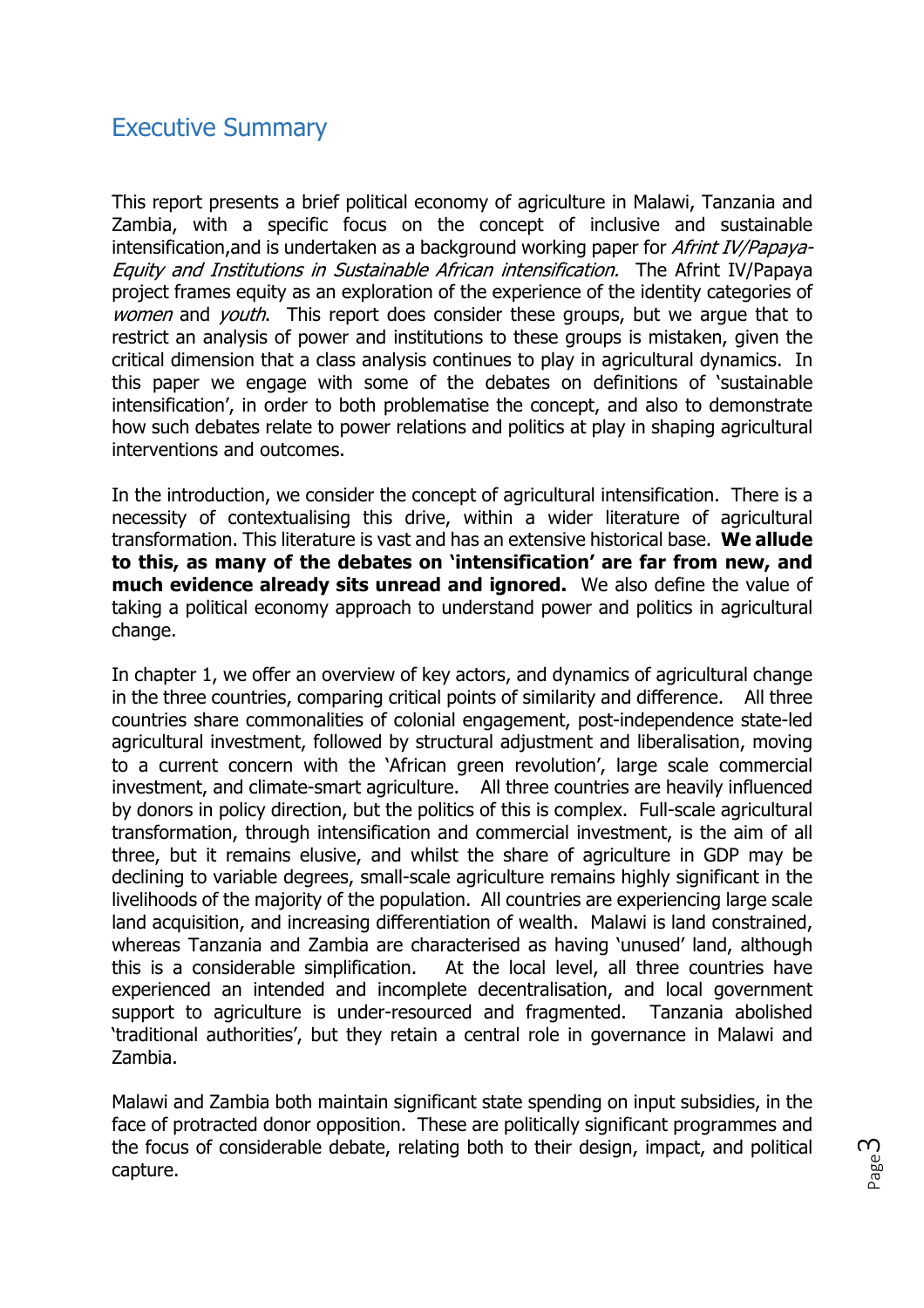Gender and youth as categories of inclusion are present in the form of 'policy noise', workshops, committee quotas (very common in Tanzania) and groups. However, in all three cases the greatest frontier of differentiation and exclusion appears to be class-based, within which gender and youth also have some significance. An intersectional approach is therefore critical to inclusion.

In all three countries, donor and NGO intervention is confused, contradictory, driving elite capture, supporting corruption, and seen by interviewees as problematic.

In chapter 2 we consider the formal and informal rules of the game. In this section, we do not present a description of the policies that are in place- these are well documented elsewhere. Rather we consider the gap between policy and practice in a number of critical areas- such as input subsidy schemes, and land policy. All three countries reveal a gulf between policy in theory and policy in practice. Analysis using the wider literature on local service delivery and governance underlines this case. All three countries exhibit a critical lack of implementation capacity in local government support to agriculture (as well as other sectors) and are forced to attempt 'gap-filling' through donor projects and NGOs.

Land policy in all three countries has similarities of a duality of systems- customary or collective tenure, and more formal systems of individual ownership. Again- there is a broad literature on this that support this analysis, and this is further confirmed in field work. There is some evidence in all three countries, that differentiation in land holdings is growing, that exploitation of customary land is being enabled by traditional and other local leaders.

In chapter 3 we focus on incentives and interactions in agriculture in all three countries. All three countries have similar approaches to irrigation development. This again reflects donor priorities of encouraging public-private investment in irrigation infrastructure- but state-led expansion remains slow. All three countries have inadequate implementation capacity (even where they have comprehensive policy frameworks) for managing contested water use, and water scarcity is growing, as water resources are increasingly exploited for a wide range of uses.

Increasing levels of indebtedness are reported for small farmers in all three countries, whilst also suggesting that insufficient credit at affordable rates is available.

In Malawi and Zambia, state subsidy and market controls have significant impacts on driving maize production, although both countries are attempting to diversify their schemes. In Tanzania, the government does intervene through setting of tariffs and import/export bans on particular goods. These can be erratic and have significant impacts on farmers in some cases.

There is strong evidence in all three countries that access to reliable and fair markets remains a challenge for small farmers, even when they successfully increase their production.

In conclusion, Afrint IV/Papaya needs to engage with inclusion beyond the superficial incorporation of 'gender' and 'youth'. To enable an honest interaction with local institutions, it should also adopt a problem-driven iterative adaptation (PDIA) approach (Andrews et al 2013; Mdee at al 2017) to working with policy in practice rather than policy in theory. The four principles of PDIA are: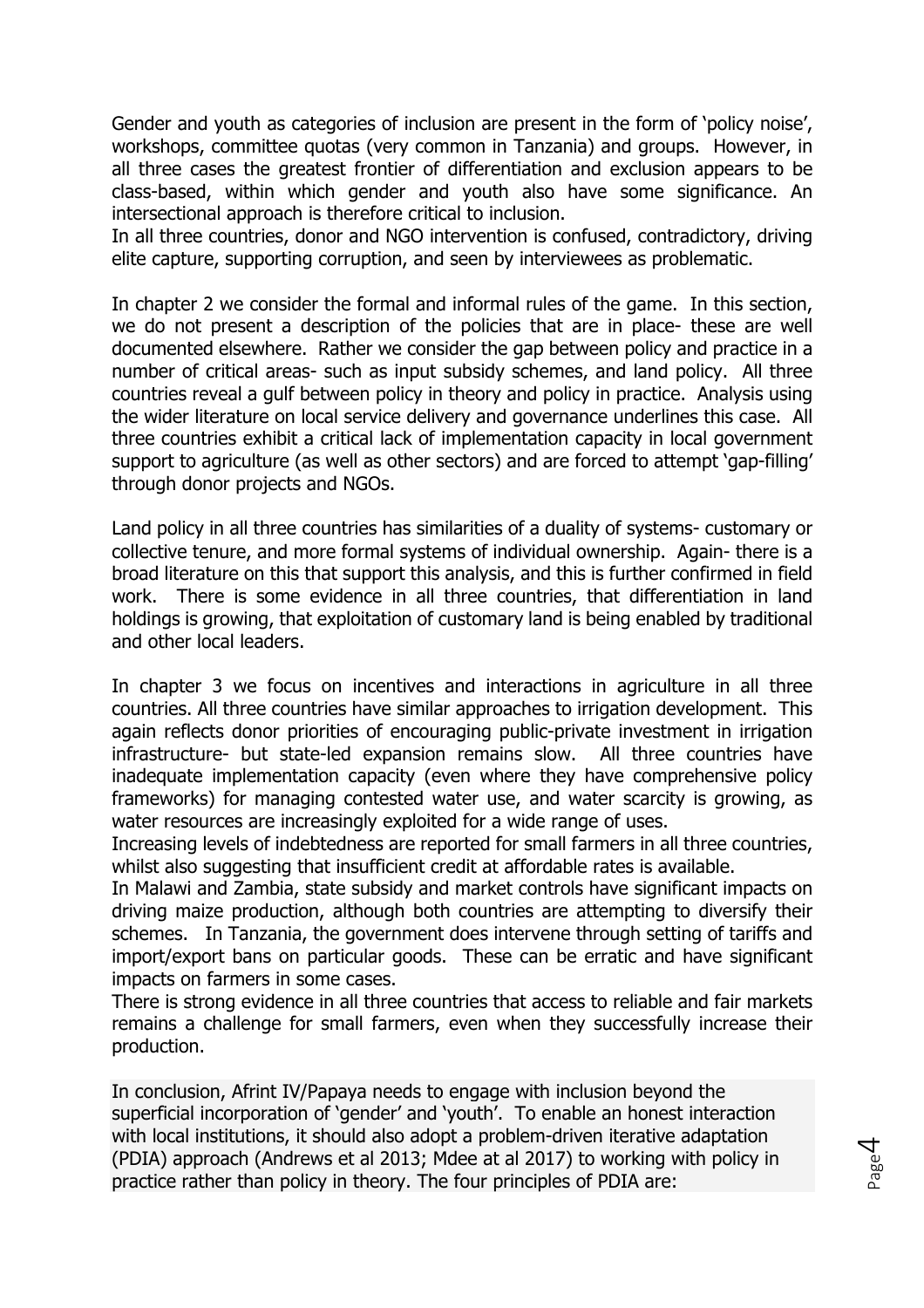- Starting from locally recognised performance problems
- Seek to create an 'authorising environment' for experimentation and learning from positive deviance.
- Embed experiential learning as opposed to 'ex-post evaluation'
- Engage a wide range of actors to ensure reforms are viable, legitimate and relevant to the context.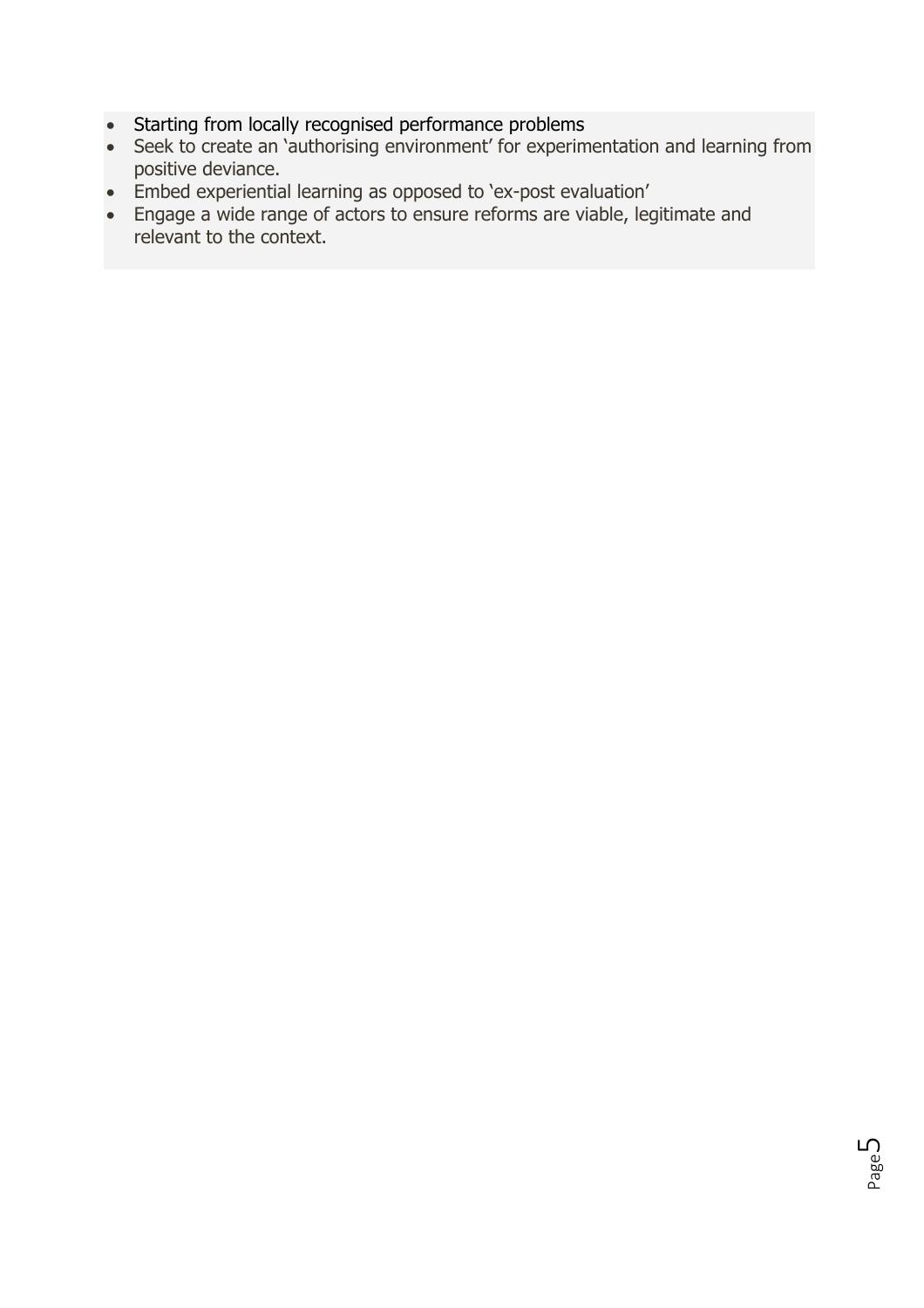### **LIST OF TABLES**

| Table 1 - Evolution of structures and actors in agricultural change in Malawi, |  |
|--------------------------------------------------------------------------------|--|
|                                                                                |  |

# Contents

| Chapter 1 - Structural dynamics and key actors in agricultural change  11 |  |
|---------------------------------------------------------------------------|--|
|                                                                           |  |
|                                                                           |  |
|                                                                           |  |
|                                                                           |  |

Page<sup>G</sup>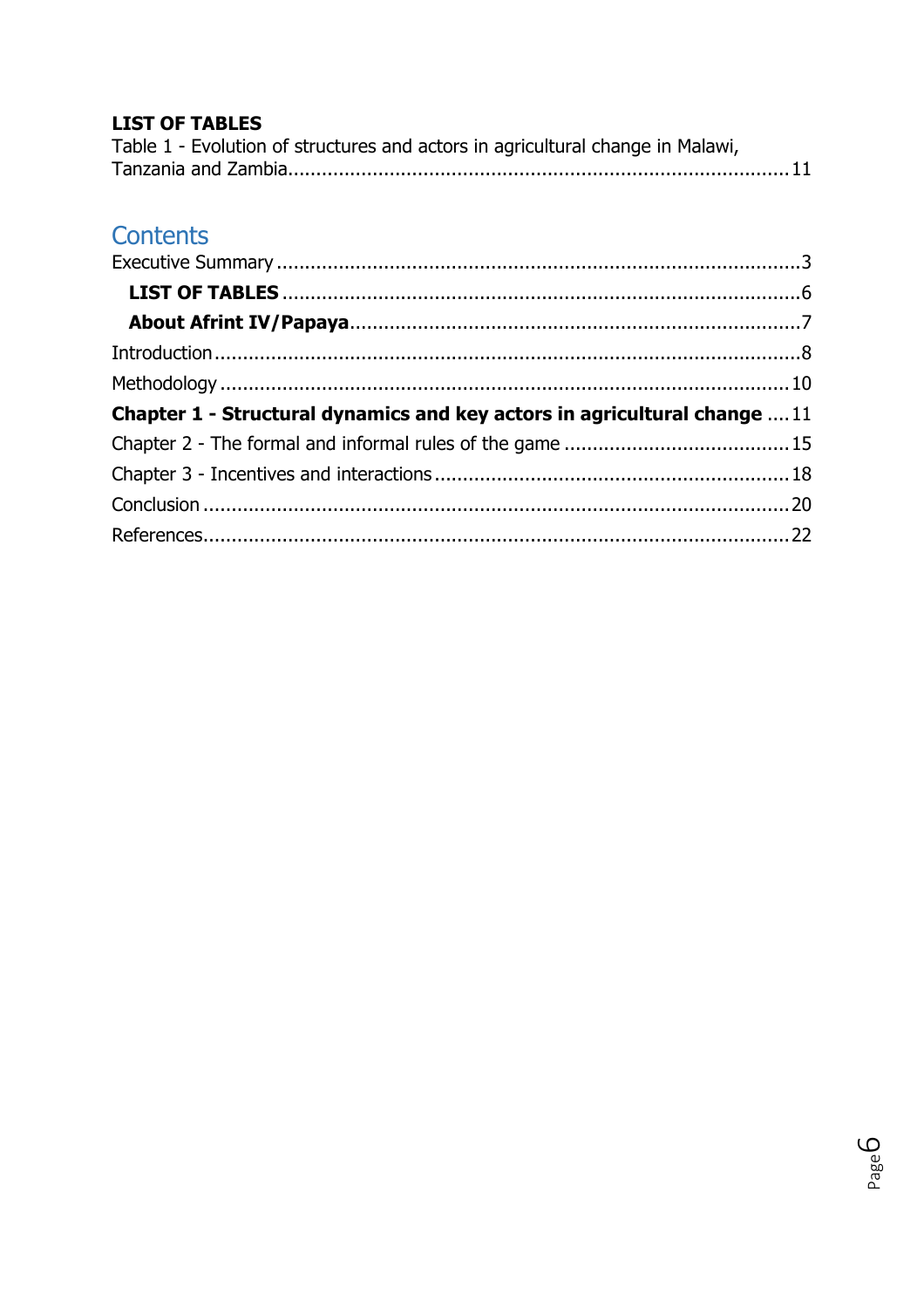### **About Afrint IV/Papaya**

Afrint IV/Papaya – Equity and Institutions in Sustainable African Intensification is a research project funded by DFID through Wyg and Greenwich University and implemented by the Department of Human Geography at Lund University in cooperation with the University of Malawi, Sokoine University of Agriculture, the University of Zambia and LUCSUS. The aim of the project is to analyze patterns of smallholder intensification in Zambia, Tanzania and Malawi from a sustainability perspective with a particular attention to: (a) gender and youth; and (b) the ways existing rural institutions could be enabled and incentivized to improve equity given prevailing policies, norms and structures. This work stream sets out to offer some answers to the following research question:

What is the role of local institutions in creating sustainable intensification? How can these roles be improved to increase equity?

Afrint IV/Papaya is an integral part of SAIRLA – Sustainable Agricultural Intensification Research and Learning in Africa. An initiative comprised of six research projects as well as national and regional learning alliances aimed at providing a forum for mutual learning and for increasing joint policy influence. For more information about Afrint IV/Papaya see https://www.keg.lu.se/en/research/research-projects/currentresearch-projects/afrint/afrint-ivAfrint IV/Papaya-0

Page  $\overline{\phantom{a}}$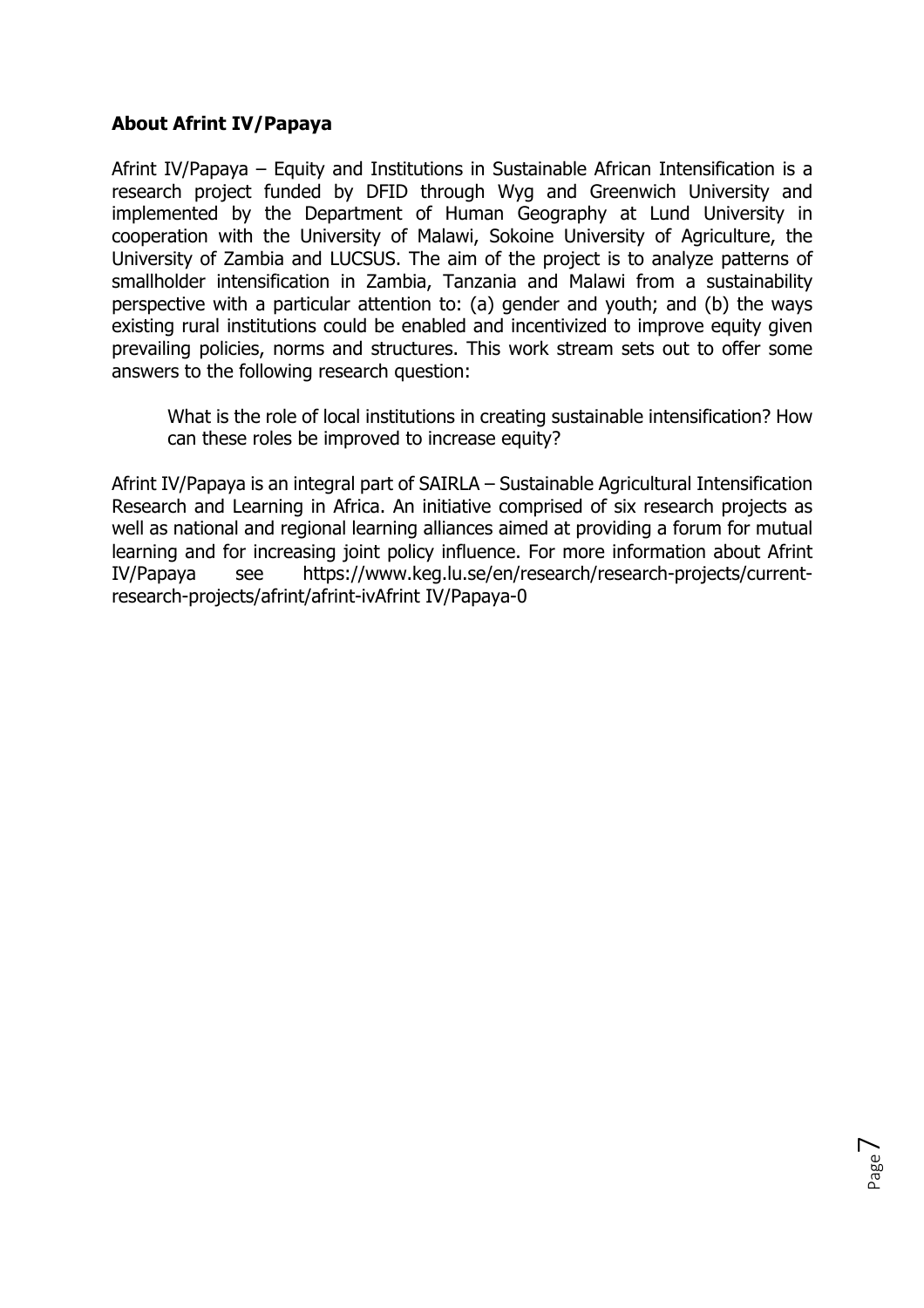### **Introduction**

This component of the Afrint IV/Papaya project set out to contribute to the following question:

#### **What is the role of local institutions in creating sustainable intensification? How can these roles be improved to increase equity?**

Afrint IV/Papaya research focuses on the concept of sustainable intensification of agriculture. This refers mainly to increasing the intensity of agricultural production on existing land holdings, rather than the extensive cultivation of new land areas, but in ways which do not cause environmental degradation. As populations increase, this extends pressure on land holdings and therefore necessitates the intensification of production (Boserup, 1965). For this to be sustainable (Tiffen et al, 1994), and ultimately for it to play a role in agricultural transformation and poverty reduction, then intensification also needs to be inclusive in sharing the benefits of intensification.

However, in order to answer the above question, a political economy analysis of wider processes of agricultural policies and dynamics in relation to local institutions is required. This informs an analysis of the possibilities of sustainable intensification, but does not assume that sustainable intensification is necessarily occurring.

What do we mean by sustainable intensification?

Sustainable intensification (SI) is a debated term, given the intensely slippery nature of 'sustainability' as a discursive and normative construct (Loos et al. 2014, Peterson & Snap 2015). For Pretty et al (2011):

"..... it is defined as producing more output from the same area of land while reducing the negative environmental impacts and at the same time increasing contributions to natural capital and the flow of environmental services. (2011:7)".

Whilst the idea of intensification in agriculture is certainly mainstreamed, and is now entrenched in the push for a new green revolution (Fairbairn et al 2014, Snyder & Cullen 2014, Vanlauwe et al 2014), this can mean a narrow focus on technical interventions to increase production, and an unclear and contested relationship with the idea of 'sustainability. Mdee & Lemma (2016) demonstrate that these debates also relate to positions and assumptions relating to capitalist economic and environmental transformation.

Therefore, it is not easy to identify a specific focus on 'sustainable intensification' in African agricultural policy, but rather there is an emphasis on intensification. The extent to which intensification is influenced by debates on sustainability as defined by Pretty at al (2011) above is variable, and frequently marginal. Agricultural intensification and transformation as a means of capital accumulation to drive industrialisation remains the dominant developmental model (Mdee & Lemma 2016)

Agricultural policy and agricultural support institutions can play a key role in shaping and driving how agriculture evolves and ultimately transforms. At the macro level,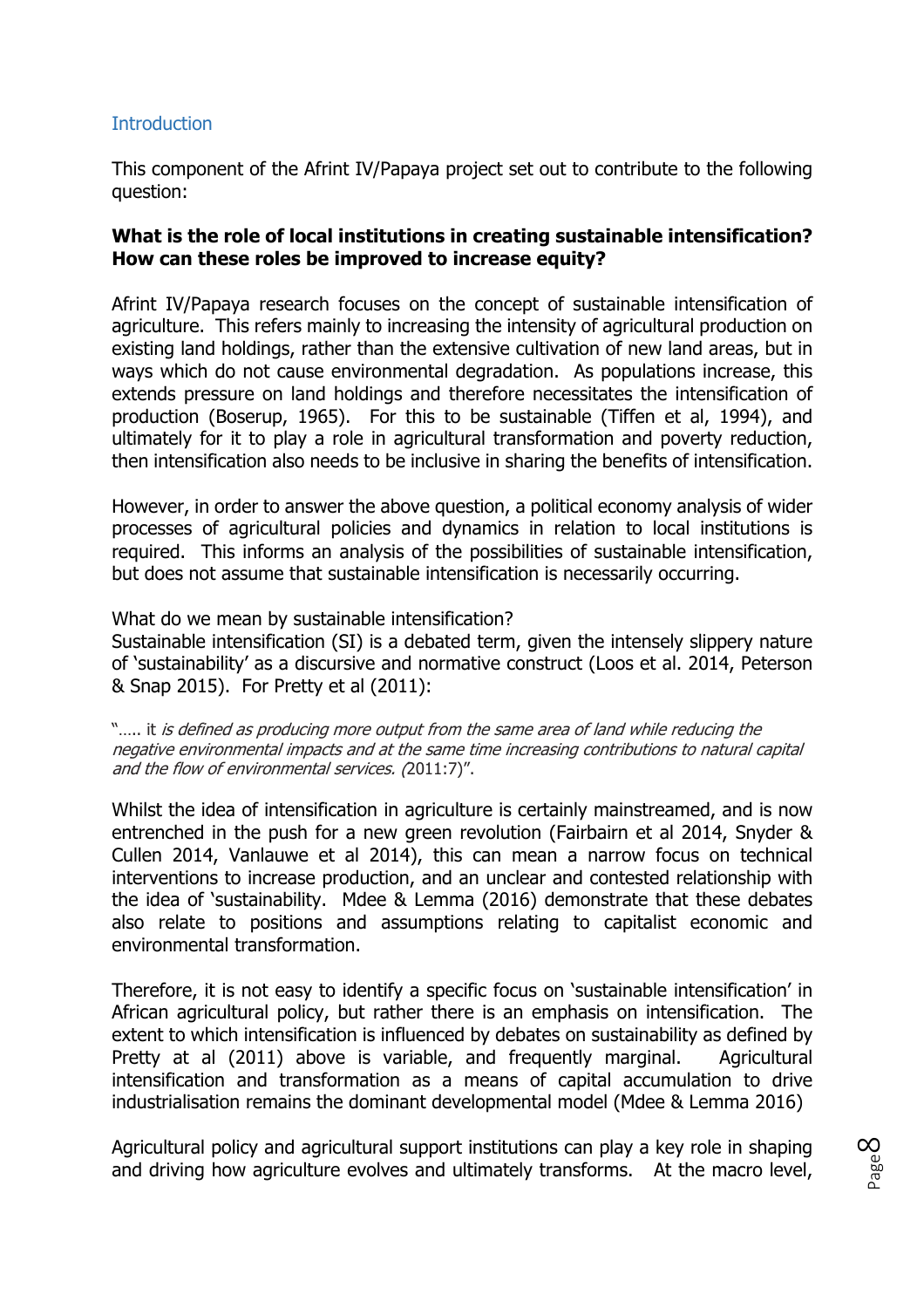national governments are responsible for agricultural policy, but are influenced through dialogue and support of development partners. Therefore, it is suggested that development partners and governments have a responsibility for creating an enabling context of macro policy that could support inclusive and sustainable agricultural intensification.

At a more meso-level, sub-national agricultural institutions and actors (including extension services, farmer organisations, traders, investors in contract farming, input suppliers and local authorities who control land tenure systems) are some of the most important mediators that determine the extent to which agricultural policies contribute to equity and sustainability in ongoing intensification processes. The resources and capabilities present at the meso-level have a critical role in enabling policy and strategy to be implemented. Where resource and capability gaps are present, then the gap between stated policy and practice can be wide. At the micro level, we need to understand how policies are interpreted, implemented and how farmers experience agricultural support. We also need to understand where customary arrangements e.g. on water and land access, or social norms operate alongside more formalised institutions.

Our point of departure in this endeavor is recent interest in the extent to which and how state/party/business relationships contribute to agricultural transformation and poverty reduction. In essence, this research agenda is a quest to understand a country's political economy as it relates to agricultural transformation. Here we use a simple definition of this contested term: for Afrint IV/Papaya, political economy analysis refers to how elite groups in a society (based on ideology, class ethnicity, kinship, patronage or collective economic interests) compete for and use resources, rents and power. In relation to agricultural intensification, political economy analysis focuses on how policies related to agricultural transformation (often through intensification) influence and shape control over resources, and may drive processes of both inclusion and exclusion (Jerven 2014). Thus, the key issue for this stream of work is to understand whether such changes in competition between elite groups associated with agricultural intensification lead to the inclusion/exclusion of women and youth, and poorer farmers, and to what extent environmental degradation is mitigated or avoided.

The incentives, opportunities and obstacles for local actors in promoting (or discouraging) equity are related to both the political economy of local development processes and a range of often conflicting national policies and programmes. Institutional change processes may lead to either inclusionary or exclusionary tendencies. National-level policies impinging on local institutions and their role in sustainable intensification include not just agricultural policies, but also climate, employment and other relevant policies. They also include issues of market regulation and support.

The political economy of inclusive agricultural intensification component of the research involved analyses of district-level praxis and national-level policies for agricultural transformation with specific attention to their implications for gender and youth.

It employed a three-lens approach looking at: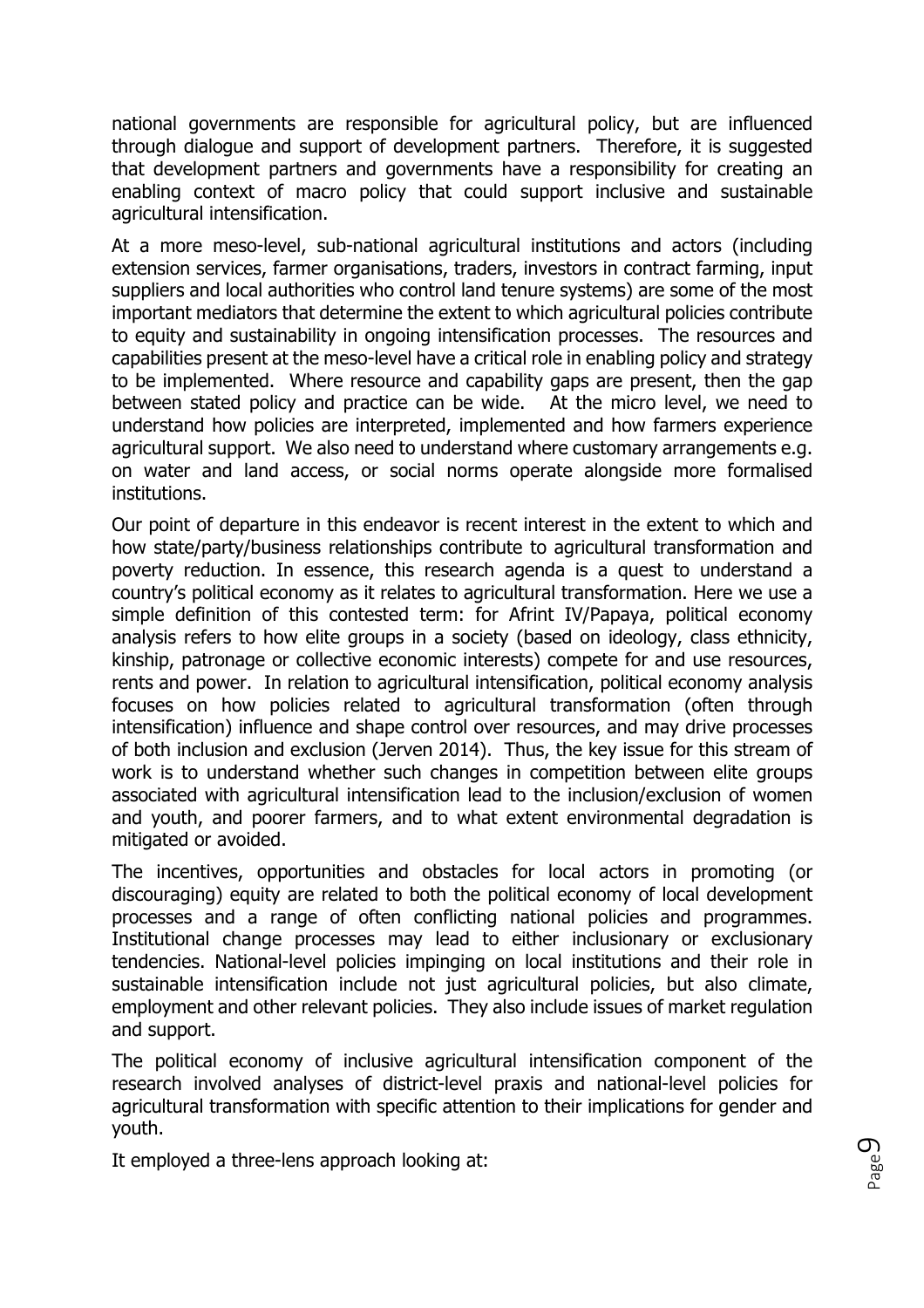(a) Mapping the organisational actors (who does what?)

(b) The formal and informal rules of the game in which they operate (how are things supposed to work and how do they work in practice);

(c) The differing incentives and interactions among actors (what are the dynamics of the actors working on agriculture?).

The political economy analysis will thus provide the basis for an informed and pragmatic dialogue with decision makers and civil society based on an in-depth understanding of who the decision makers are and what spaces exist for processes that address potential policy conflicts and channel attention to the equity implications of investments in agricultural intensification. These will be integral to Afrint IV/Papaya's engagement in SAIRLA's National Learning Alliances.

#### **Methodology**

Political economy analysis entails multiple methods of data collection, to triangulate many perspectives, competing narratives, and to map particular contexts. It aims to provide a reasoned explanation for how a current situation comes to be as it is. It therefore requires understanding of how change happened, who influenced it and what outcomes it has led to. The nature of institutions and how they shape change is particularly key to this.

This report draws on separate country working papers for Malawi, Tanzania and Zambia. These are available at https://www.keg.lu.se/en/research/researchprojects/current-research-projects/afrint/afrint-ivAfrint IV/Papaya-0

It is important to recognise the limitations for the timeframe for this study. The period of fieldwork in each country was limited to seven days. This is very short for an indepth political economy analysis. However, in all three cases, the working papers drew on very recent additional empirical research exploring agricultural transformation.

Page10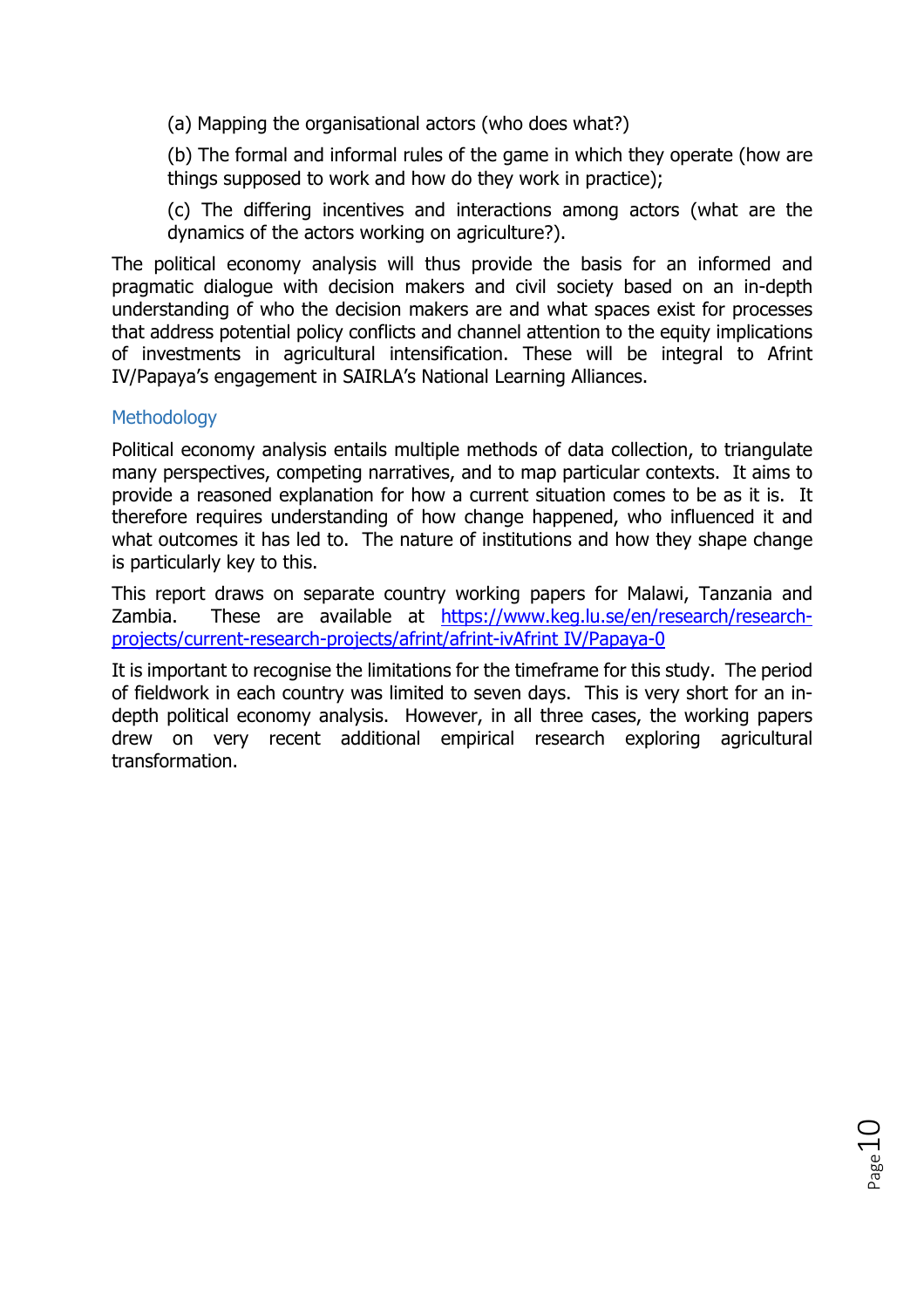# **Chapter 1 - Structural dynamics and key actors in agricultural change**

This section explores the macro level structure and dynamics of change in agriculture. To understand processes of inclusion and exclusion, it is necessary to analyse the evolution of agricultural policy, practice and outcomes. Simply to focus on actors who explicitly work on the inclusion of women and youth would be mistaken. Current initiatives which emphasise the inclusion of women and youth can sometimes make blanket assumptions about how gender relations or age categories operate in society, and in our case in relation to agriculture. However, the use of these categories needs to be understood in relation to the wider dynamics of structural change.

It is very difficult to generalise patterns of agricultural evolution in all three countries. Certainly, large scale transformation has not occurred beyond some small areas. In some areas there has been intensification, in other areas, extensification and in some areas agricultural decline. Therefore, for a political economy analysis it is important that we also examine the structures that link the macro forces to local dynamics.

### **Dynamics of Agricultural Transformation**

There is a considerable literature on the political economy of agriculture in all three countries, and this type of report will struggle to capture this in its entirety. To make this literature accessible, the following table 1 outlines the significant policy and structural dynamics of agriculture from the pre-colonial to the current era. The table also charts this alongside some of the macro dynamics on the inclusion of women and youth.

All three countries share commonalities of colonial engagement, post-independence state-led agricultural investment, followed by structural adjustment and liberalisation, moving to a current concern with the 'African green revolution', large scale commercial investment, and climate-smart agriculture. All three countries are heavily influenced by donors in policy direction, but the politics of this is complex. Policies on agriculture tend to favour commercial investment, and do not sufficiently engage with the subsistence and small scale agriculture as it is practiced (Birner & Resnick 2010). Fullscale agricultural transformation, through intensification and commercial investment, is the aim of all three, but it remains elusive, and whilst the share of agriculture in GDP may be declining to variable degrees, small-scale agriculture remains highly significant in the livelihoods of the majority of the population. All countries are experiencing large scale land acquisition, and increasing differentiation of wealth. Malawi is land constrained, whereas Tanzania and Zambia are characterised as having 'unused' land, although this is a considerable simplification. At the local level, all three countries have experienced an intended and incomplete decentralisation, and local government support to agriculture is under-resourced and fragmented. Tanzania abolished 'traditional authorities', but they retain a central role in governance in Malawi and Zambia.

Malawi and Zambia both maintain significant state spending on input subsidies, in the face of protracted donor opposition. These are politically significant programmes and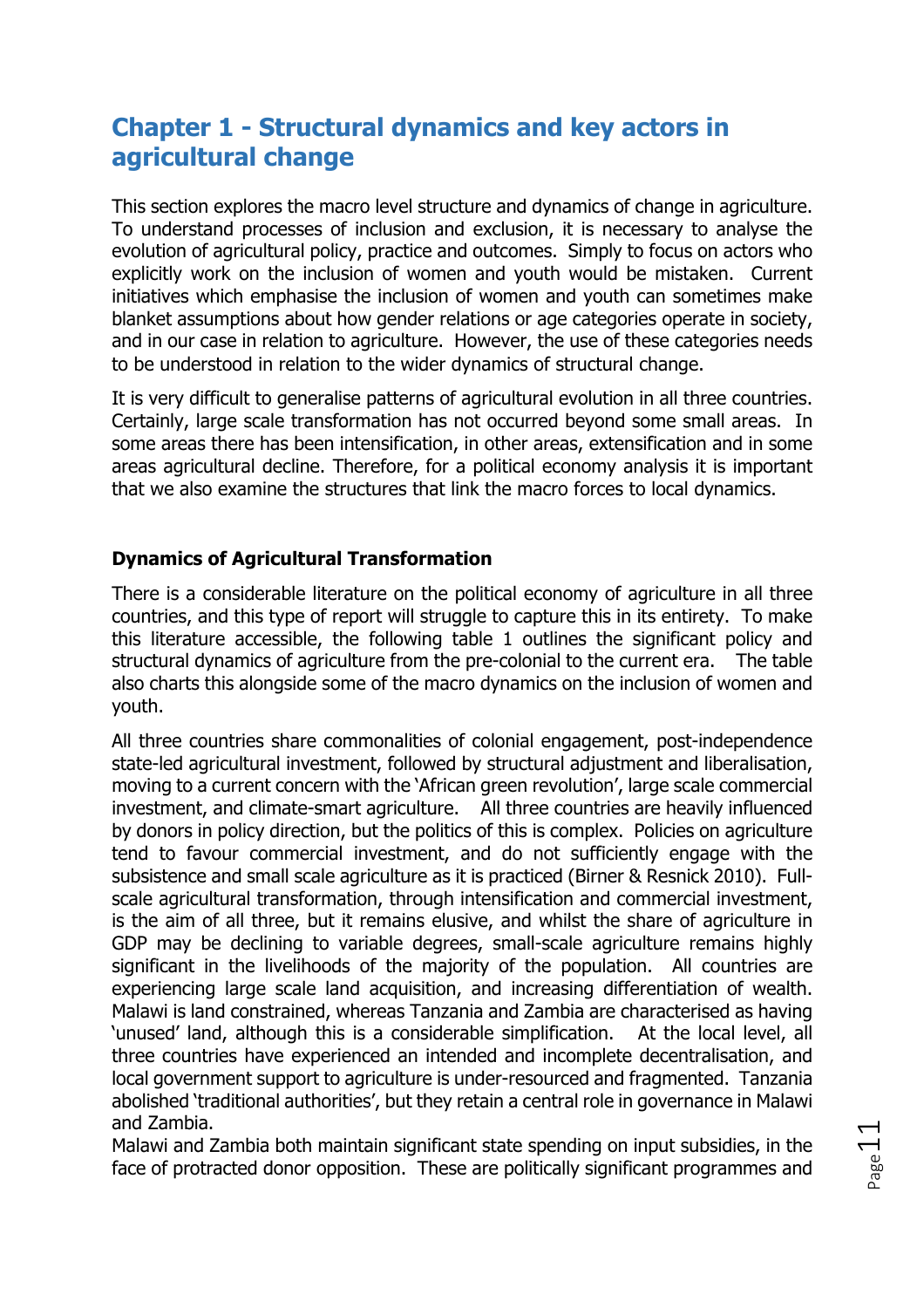the focus of considerable debate, relating both to their design, impact, and political capture.

Gender and youth as categories of inclusion are present in the form of 'policy noise', workshops, committee quotas (very common in Tanzania) and groups. However, in all three cases the greatest frontier of differentiation and exclusion appears to be class-based, within which gender and youth also have some significance. An intersectional approach is therefore critical to inclusion.

**Key message for Afrint IV/Papaya**- check the assumption that sustainable intensification is a policy objective, or even a significant process in Malawi, Tanzania or Zambia. Inclusive and sustainable intensification would represent a significant revolution in relation to current agricultural transformation narratives.

Page12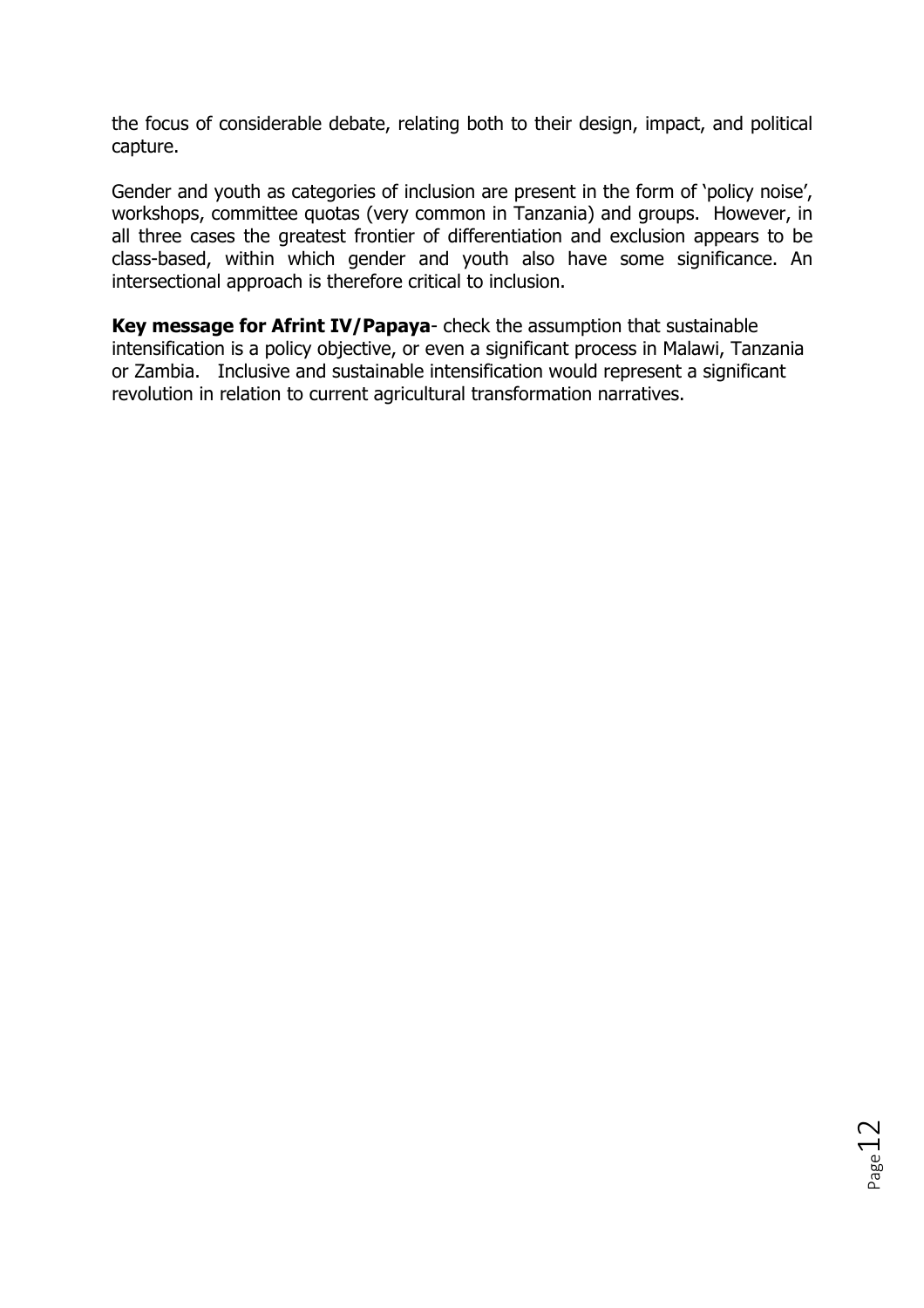| Era                                    | <b>Pre-colonial</b>                                                                            | <b>Colonial era</b>                                                                                                                                                                                                                                                                                                           | Independence-<br>structural<br>development                                                                                                                                                                                                                                                                                                    | <b>Structural</b><br>adjustment and PRSP<br>1985-2000-<br>transition to multi-                                                                                                                                                         | <b>MDGs</b><br>2000-2015<br>Debt relief<br><b>Highly</b><br>indebted<br>poor                                                                                                                                                                                                                                                                                                                  | <b>SDGs</b><br>2015                                                                                                                                                                                                                    |
|----------------------------------------|------------------------------------------------------------------------------------------------|-------------------------------------------------------------------------------------------------------------------------------------------------------------------------------------------------------------------------------------------------------------------------------------------------------------------------------|-----------------------------------------------------------------------------------------------------------------------------------------------------------------------------------------------------------------------------------------------------------------------------------------------------------------------------------------------|----------------------------------------------------------------------------------------------------------------------------------------------------------------------------------------------------------------------------------------|-----------------------------------------------------------------------------------------------------------------------------------------------------------------------------------------------------------------------------------------------------------------------------------------------------------------------------------------------------------------------------------------------|----------------------------------------------------------------------------------------------------------------------------------------------------------------------------------------------------------------------------------------|
|                                        |                                                                                                |                                                                                                                                                                                                                                                                                                                               |                                                                                                                                                                                                                                                                                                                                               | party democracy                                                                                                                                                                                                                        | countries                                                                                                                                                                                                                                                                                                                                                                                     |                                                                                                                                                                                                                                        |
| <b>Agricultural</b><br><b>Policies</b> | None                                                                                           | Extensification<br>Plantations<br>Codification and<br>taxation of<br>customary lands<br>Enforcement of patriarchal norms<br>from UK e.g. on property<br>ownership<br>Modernisation<br>of<br>agriculture<br>colonial extraction<br>Malawi and Zambia- more settler<br>agriculture and segregation of<br>subsistence production | State led investment<br>Nationalisation<br>Agricultural subsidies<br>State led co-operatives<br>Modernisation<br>of<br>agriculture for state-<br>building<br>Tanzania-<br>$\sim$<br>collectivisation<br>Malawi<br>and<br>Zambia-<br>elite<br>accumulation<br>significant<br>Zambia<br>$ \,$<br>activity<br>mining<br>in<br>economy, migration | Removal of subsidies<br>Dismantling<br>of<br>parastatal<br>and<br>$CO-$<br>operatives<br>Liberalisation- requiring<br>agricultural<br>modernisation<br>for<br>market-driven growth<br>of<br>Re-emergence<br>subsidy<br>(Zambia/Malawi) | Gradual freeing up of<br>agricultural markets<br>Greater access to inputs<br>for those who can pay<br>Liberalisation-<br>stimulating agricultural<br>modernisation for market<br>driven<br>growth<br>and<br>attracting<br>foreign<br>investment<br>reform<br>(land<br>Land<br>qrab?)<br>Significant subsidy in<br>Malawi and Zambia<br>Public-Private<br>Partnership<br>New outgrower schemes | Intensification<br>(new<br>green revolution<br>Climate smart agriculture<br>sustainable<br>and<br>intensification<br>Missing potential from<br>irrigation<br>Industrialisation-<br>underpinned<br>by<br>agricultural<br>transformation |
| <b>Key actors</b>                      | Customary<br>arrangements<br>Arab<br>traders<br>(Tanzania)<br>Early<br>commercial<br>interests | Colonial authorities<br>Tribal authorities<br>Commercial investors                                                                                                                                                                                                                                                            | Government<br>Donors- esp World Bank<br>Tribal Authorities (but<br>banned in Tanzania)                                                                                                                                                                                                                                                        | Government<br>(but<br>significantly<br>reduced<br>state investment)<br><b>Donors</b><br>Private sector and civil<br>society growth<br>Authorities<br>Tribal<br>(Zambia and Malawi)                                                     | Government-<br>poverty<br>reduction strategy<br>Donors (with increasing<br>influence from China)<br>Private sector (increasing<br>influence from South<br>Africa) and civil society<br>growth                                                                                                                                                                                                 | Government-<br>new<br>industrialisation<br>and<br>climate change challenge<br>Donors<br>Private sector and civil<br>society actors                                                                                                     |
| <b>Agricultural</b><br>outcomes        | Peasant and pastoral<br>societies                                                              | peasant and pastoral<br>Mainly<br>mode with some large schemes-<br>and<br>e.g. sisal<br>groundnuts,<br>tobacco                                                                                                                                                                                                                | Outcomes<br>disputed-<br>failure of<br>some co-<br>operatives<br>Disruption of peasant<br>mode in some places<br>Peasant mode underpins<br>food security                                                                                                                                                                                      | Agricultural decline and<br>soil degradation- food<br>production<br>keeps up<br>with<br>population<br>expansion<br><b>Diversification</b><br>of<br>livelihoods<br>increasing                                                           | Agricultural growth- but<br>limited<br>Urban<br>expansion-<br>migration<br>Continued<br>increase of<br>off-farm income                                                                                                                                                                                                                                                                        | No clear story- except of<br>differentiation<br>Extensification in some<br>areas<br>Decline in some areas<br>Intensification in some<br>areas                                                                                          |

## Table 1 - Evolution of structures and actors in agricultural change in Malawi, Tanzania and Zambia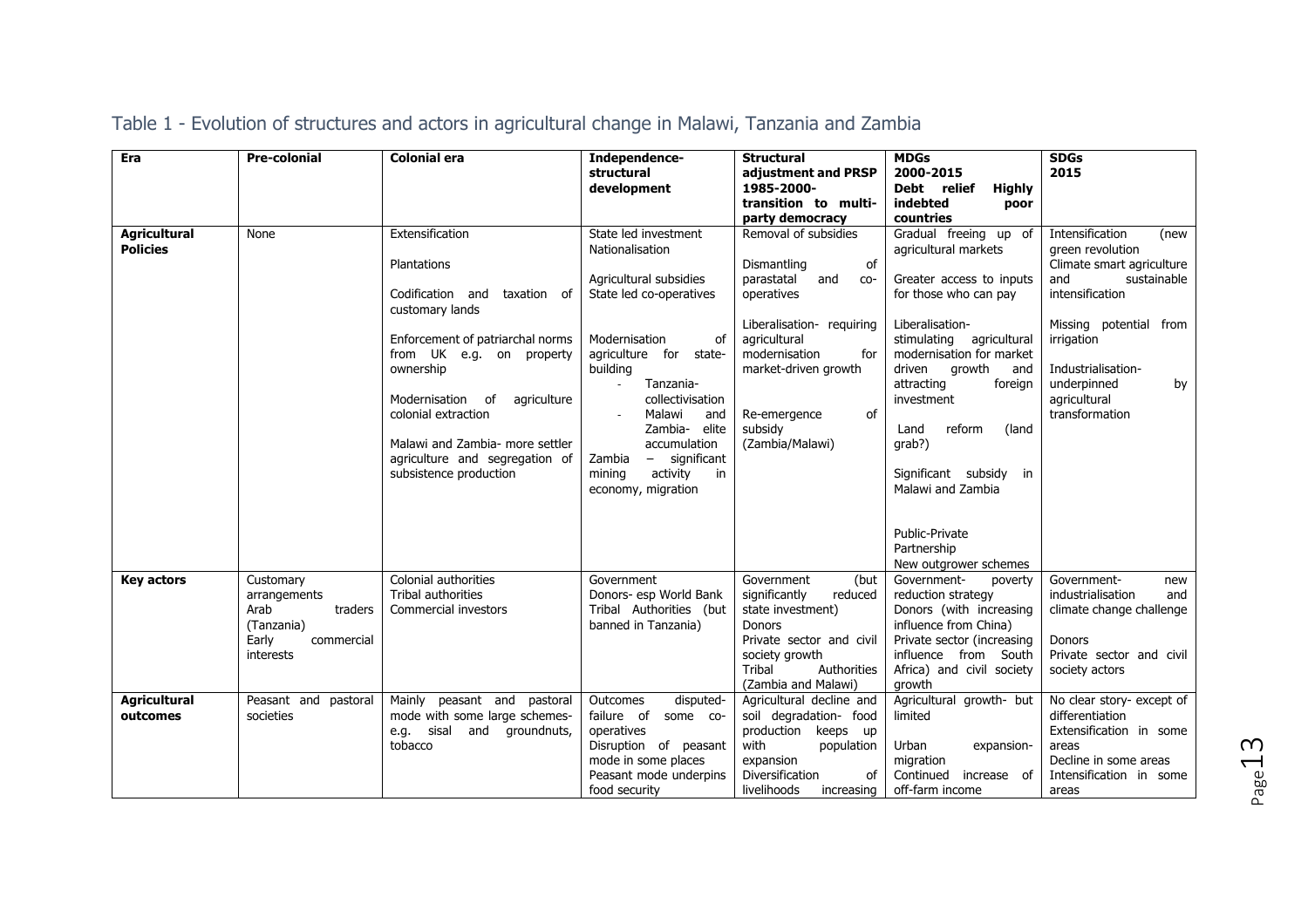|                           |           |                                                   |                                              | Zambia<br>more<br>urbanisation<br>and          | off-farm<br>income<br>(deagrarianisation)                                 | Tz- high growth sectors-<br>mining, construction        |                                                    |
|---------------------------|-----------|---------------------------------------------------|----------------------------------------------|------------------------------------------------|---------------------------------------------------------------------------|---------------------------------------------------------|----------------------------------------------------|
|                           |           |                                                   |                                              | migration- mining                              | Zambia-<br>copper price<br>decline                                        | Zambia-commodity price<br>boom                          |                                                    |
| <b>Inclusion</b><br>women | οf<br>and | youth<br>Women<br>and<br>embedded<br>in           | Imposition of<br>patriarchal laws<br>from UK | Critical role of women<br>within<br>liberation | Beijing Declaration on<br>Rights of Women 1995                            | visibility<br>of<br>Increased<br>women in education and | Youth<br>Educated<br>unemployment                  |
| youth                     |           | relations<br>customary<br>(these are not uniform, | Taxation<br>reguires<br>increased            | movements                                      | Special<br>seats<br>and                                                   | formal employment                                       | Increased youth interest                           |
|                           |           | unfixed or unchanging                             | waged work                                   | Youth leagues                                  | women's representation<br>(Tanzania- 30% guotas)                          | reform<br>Legal<br>on<br>ownership giving women         | in commercial agriculture<br>(for<br>with<br>those |
|                           |           |                                                   | production<br>Increasing<br>home             | Increasing<br>to<br>access                     |                                                                           | rights to land                                          | resources)                                         |
|                           |           |                                                   | burden on women and youth                    | education                                      | Increasing influence of<br>working<br>NGOs<br>on<br>women's rights        | Civil<br>society focus on<br>women- access to loans     | Increasing debt levels                             |
|                           |           |                                                   |                                              |                                                | SAPs cause decline in<br>access to education and<br>other public services |                                                         |                                                    |

Source: Authors own: amalgamated from working papers 1-3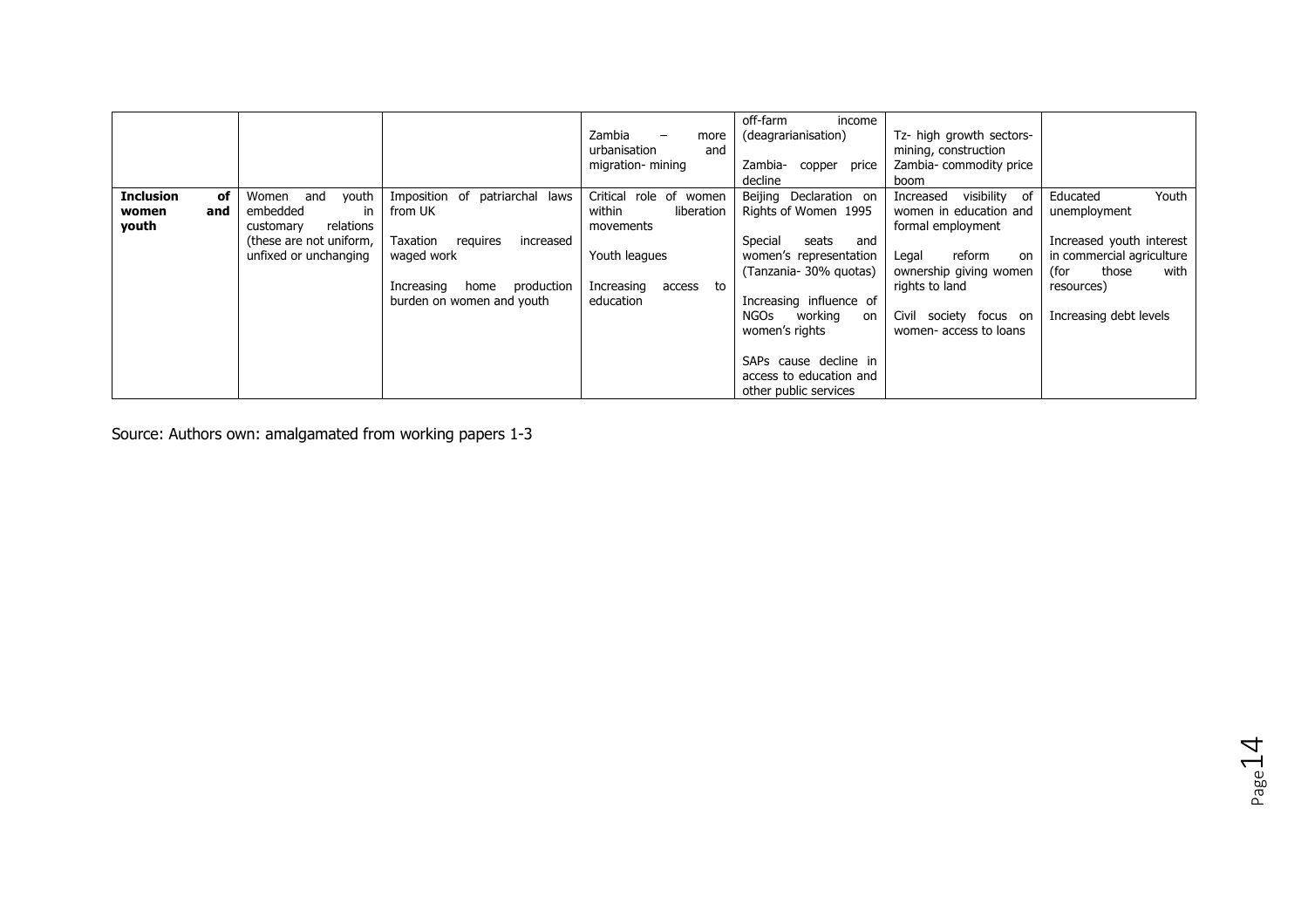# Chapter 2 - The formal and informal rules of the game

This section considers systems of agricultural support operating at national and district levels. In doing so it is necessary to identify formal policies and processes as they are stated, and also how they are implemented in practice. In many cases there is a significant gap between systems in theory and operation in practice. In addition, agricultural change is also mediated by informal institutions, such as customary ownership of land or social norms. It is very important that social norms are not understood as fixed, uniform and unchanging. The key point for this section is that there may be multiple routes for individuals to navigate the creation of agricultural livelihoods**.** Instead, for the formal rules of the game, we selected some current policy instruments in all three countries in order to examine the current context. Hence, we set out the intentions of a policy and reviewed evidence of what happens in practice. This emphasises the policy-practice gap. We then turned to the informal rules of the game through a discussion of governance and accountability at the interface of the national and district levels.

We considered the gap between policy and practice in a number of critical areas- such as input subsidy schemes, and land policy. All three countries reveal a gulf between policy in theory and policy in practice. Analysis using the wider literature on local service delivery and governance underlines this case. All three countries exhibit a critical lack of implementation capacity in local government support to agriculture (as well as other sectors) and are forced to attempt 'gap-filling' through donor projects and NGOs.

### **Rules in theory**

All three countries have extensive policy frameworks relating to agriculture and related areas- such as irrigation, climate change, gender and so on. With donor focus on 'good governance' institutional change over the last decade, considerable resources and incentives have been in place to create policy and make 'policy noise'. There is significant evidence of 'isomorphic mimicry' in creating a policy architecture that has the appearance of reform, without having the capability to implement extensive change (Andrews et al 2013).

### **Policy in practice**

How things work in practice is considerably different from the neat intentions set out in policy. The reasons for this are multiple- relating to the creation of policy in vacuums in central government and elite level, the hierarchical tendencies of government bureaucracy, the practical politics of power and patronage, and significant resource constraints- see Mdee et al 2017 for a detailed exploration of this in the Tanzanian context.

An excerpt from our working paper on Malawi also illustrates this issue: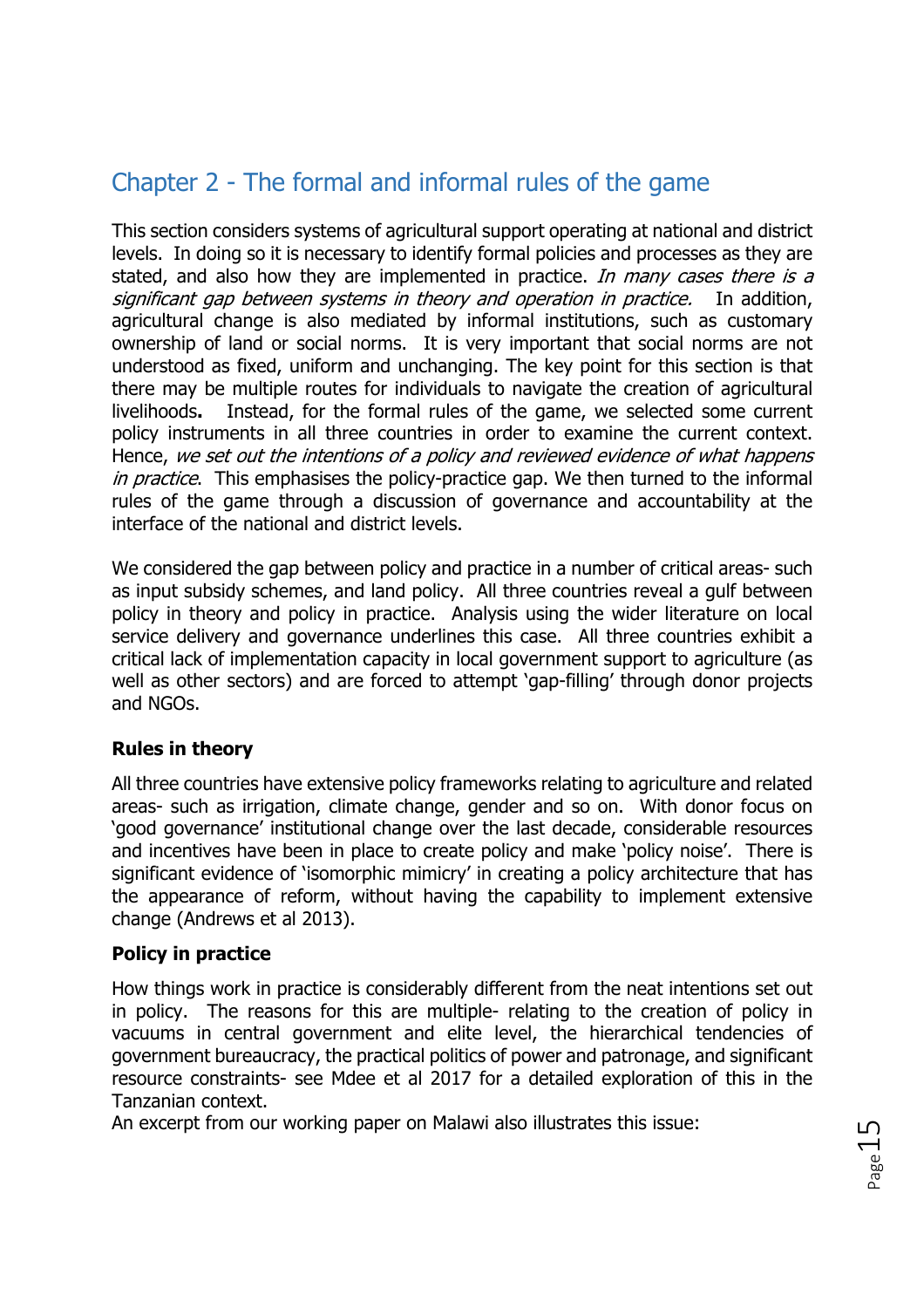"The NAP policy processes demonstrate that policies in Malawi involve multiple stakeholders, multiple arenas and multiple levels. This has significant implications for the level of coordination and coherence required to achieve the desired goals and objectives of any policy process. The level of complexity varies depending on the nature of the specific policy. The challenges demonstrate that policy and policy making is conditioned and shaped by the political, social and economic context, as well as historical factors. This emphasizes that policy processes in a particular realm can only be fully understood if placed in a proper context. It matters a great deal because grasping the constraints and opportunities in a particular context is critical since the success of policy processes is not only dependent on what to do but how to do it (Leftwich, 2012). It is also important to note that lack of internal sense of urgency to systematically address policy challenges within government. This implies that the government is not proactive when it comes to initiating processes leading to the development of relevant policy documents. Almost always, policy processes are a reaction to international pressures, and implemented on a project basis. Ministry or departmental led policy processes can be overshadowed by politically orientated policy pronouncements. There is often a sense of urgency to do something about these policy pronouncements since they may relate to political profiles for electoral purposes and are, usually, at the expense of other equally pressing policy processes and priorities"

This view is consistently confirmed in interviews with representatives from government, NGOs, academics and donors (off record comments by local staff) in January 2018.

"Aid is weakening everybody- we need to kick out the donors. There is so little capacity to implement the policies that are designed by them. In the end, the Districts just rely on NGOs to do anything." Comment from interview in January 2018."

### **Elite capture and dimensions of inclusion**

Land policy in all three countries has similarities of a duality of systems- customary or collective tenure, and more formal systems of individual ownership. Again- there is a broad literature on this that supports this analysis, and this is further confirmed in field work. There is some evidence in all three countries, that differentiation in land holdings is growing, that exploitation of customary land or collectively managed land (e.g. village land in Tanzania) is being enabled by traditional and other local leaders. In all three countries, we find evidence of elite capture in both land allocations and agricultural subsidy schemes. The formal systems (such as the distribution of vouchers or selection of recipients for subsidy) interact with the more informal systems of power.

Elite capture drives class differentiation, as those with connections to power holders access opportunities for subsidy, capital accumulation and investment.

Differentiation of gender and youth should be understood against this background. Neither can discriminatory gender and generational institutions arrangements be assumed. Such social relations are dynamic and shifting, for example in relation to the shape of the wider economy e.g. if there are significant waged labour opportunities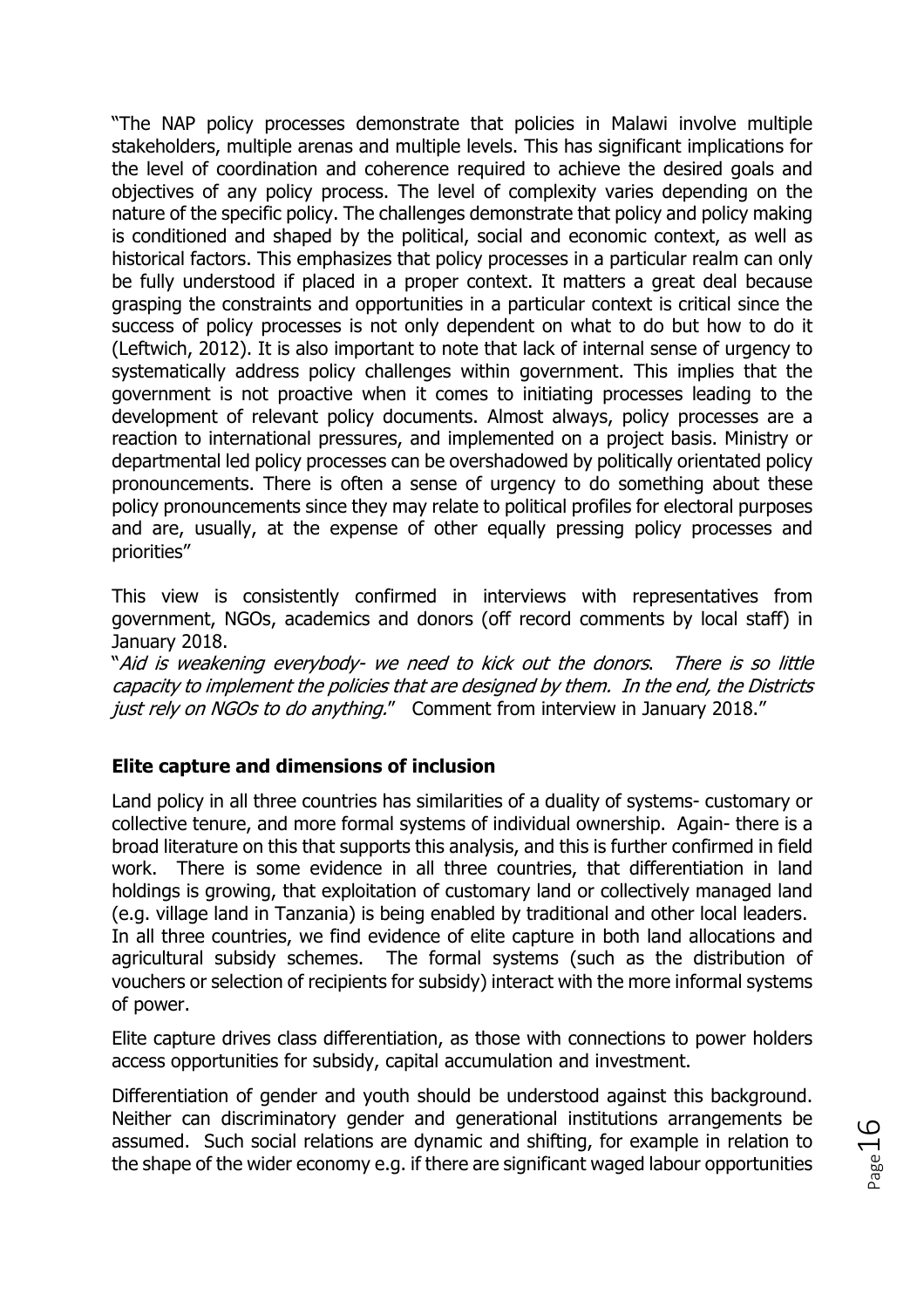that can enable men to migrate. The burdens of those who take responsibility for domestic reproduction are much greater where the state does not ensure the provision of basic services, and therefore gendering of labour must be understood in the wider context of the economy and class differentiation (Fakier & Cock 2018)

**Key learning for Afrint IV/Papaya**: work with the realities of local contexts, as is recommended in a problem-driven iterative adaptation (PDIA)- see work by Andrew et al (2013). This work engages directly with the problem of isomorphic mimicry and capacity gaps, created by the current interactions of governments and donors. Redefine inclusion beyond the problematic simplifications on 'gender' and 'youth' that appear as tropes in policy discourse

Page17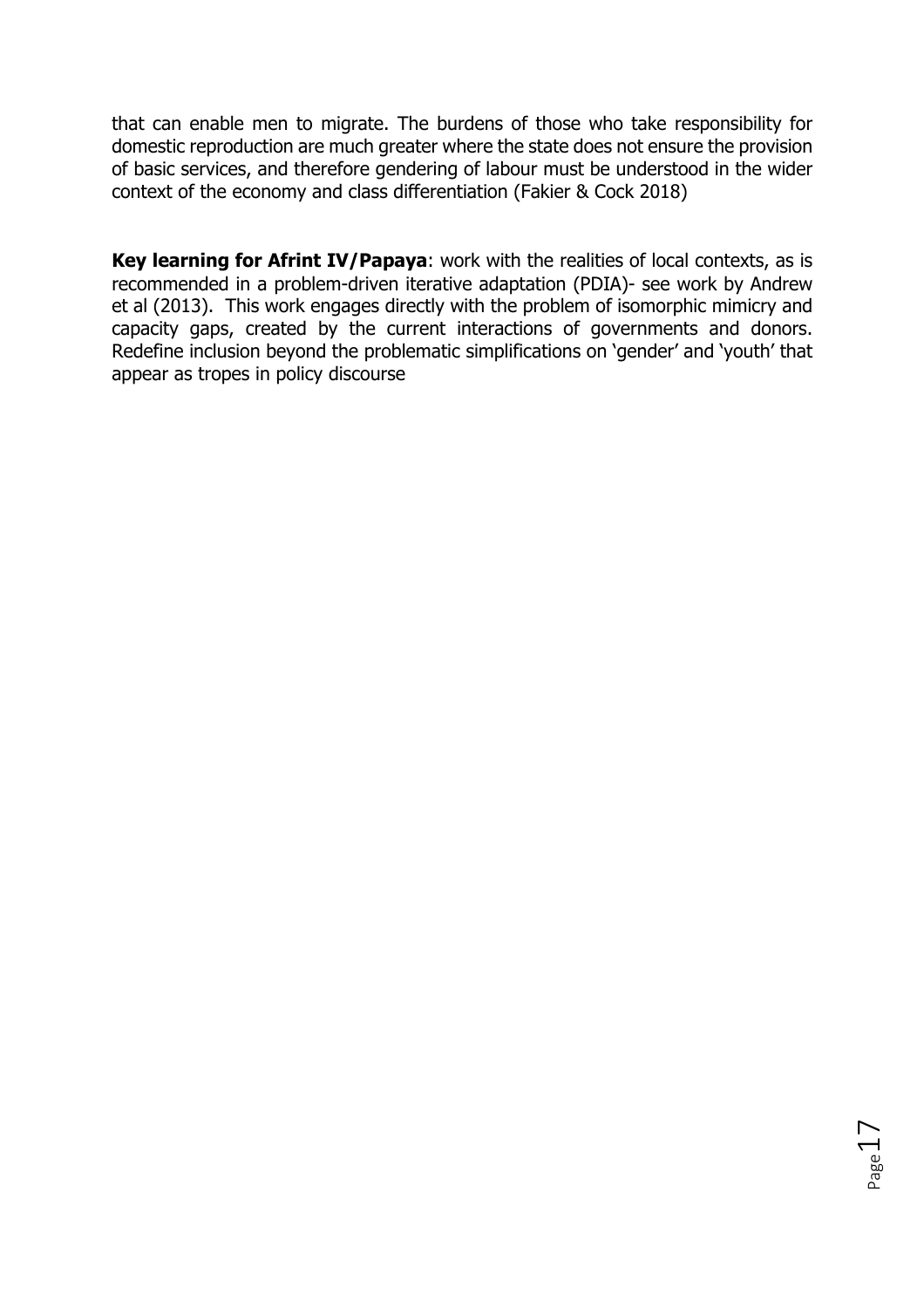# Chapter 3 - Incentives and interactions

In this section we consider the incentives that drive the dynamics and interactions between actors in agricultural transformation.

The shape of the economy as a whole is critical to the agricultural sector. The three countries in our study all have a large base of the population who derive a significant proportion of their livelihoods from agriculture. However, there are differences relating to the size of land holdings and the shape of the wider economy. In Zambia, a significant mining sector underpins significantly more urbanisation than in Malawi or Tanzania. However, wider economic growth in the mining, tourism and construction has also driven urbanisation in Tanzania. Malawi remains significantly dependent on agricultural production for export revenue. The poorest households in all three countries continue to attempt to feed themselves from their production, but the nonfarm sectors are also critical to their livelihoods, as are strategies of migration and family network remittances.

Poor households remain disadvantaged in accessing new market opportunities, lacking in resources and knowledge for investment, and they frequently lose out on donor and government schemes of investment and subsidy. Our analysis of input subsidy schemes in all three countries shows elite capture, and the creation of political and financial incentives that maintain and extend maize production: we note incentives for farmers to keep producing maize and to use inorganic inputs, for government to win rural votes, and for fertiliser companies to benefit from government contracts. In Malawi and Zambia, state subsidy and market controls have significant impacts on driving maize production, although both countries are attempting to diversify their schemes. In Tanzania, the government does intervene through setting of tariffs and import/export bans on particular goods. These can be erratic and have significant impacts on farmers in some cases.

There is strong evidence in all three countries that access to reliable and fair markets remains a challenge for small farmers, even when they successfully increase their production.

Otherwise, the current key incentives and drivers come from the donor-governmentagribusiness interactions, and inclusion is not a significant feature of these programmes, although there is an attempt to suggest that outgrower schemes will offer potential to smaller farmers in the areas where they are established. The evidence reviewed for this research casts significant doubt on these claims, as is set out in all three country studies.

All three countries have similar approaches to irrigation development. This again reflects donor priorities of encouraging public-private investment in irrigation infrastructure- but state-led expansion remains slow. All three countries have inadequate implementation capacity (even where they have comprehensive policy frameworks) for managing contested water use, and water scarcity is growing, as water resources are increasingly exploited for a wide range of uses.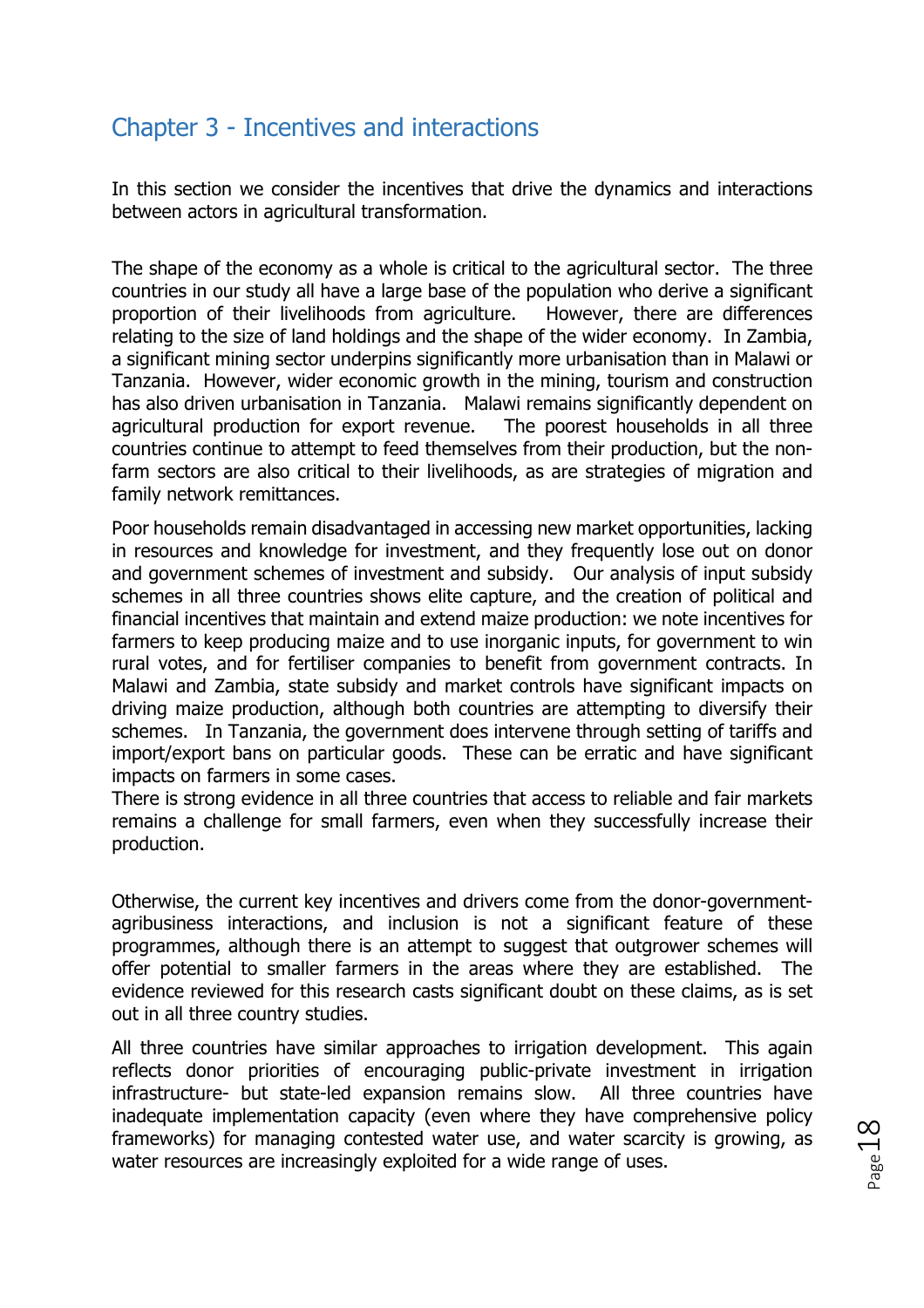Increasing levels of indebtedness are reported for small farmers in all three countries, whilst also suggesting that insufficient credit at affordable rates is available.

A major source of the gap between policy and practice is related to poor capacity for implementation, in turn connected to expensive policies of subsidizing farm inputs (in Malawi and Zambia) that drain both staff and financial resources away from more long term extension for instance. This then opens up for donors and perhaps especially NGOs in contributing to haphazard, piecemeal solutions as an answer to the void created by poor implementation capacity and lack of resources.

There appears to be a failure of policy at multiple scales: at the global level policies of sustainable intensification are framed by a vague understanding of environment and productivity in a way which nobody can question on normative grounds. Who can possibly be opposed to a policy of sustainable, inclusive, intensification? This then interacts with national and local political economies of politicians eager to ensure electoral wins and poor regional and local implementation capacity, to create local level outcomes that favour local elites, but at the same time also encourages the entry of a multitude of actors locally to compensate for the shortfall in implementation capacity, creating a mess of donor interventions being carried out through NGOs acting as implementing partners.

There is little significant incentive within these interactions for the three countries to engage in *sustainable* intensification, and this is not a key feature in the political economy of agriculture. Climate change narratives, and interventions are present, but appear rather disconnected from wider narratives on agricultural transformation. Again- the reader can seek more detail on this in Mdee and Lemma (2016)

**Key learning for Afrint IV/Papaya:** There are few incentives for national and local institutions to pursue policies for inclusive and sustainable intensification, perhaps because it is not clear on either what these concepts are or as to how they would be achieved. The policy-practice gap in governance and service delivery drives a fragmented approach- characterised by excessive 'policy noise' or isomorphic mimicry (the creation of appropriate sounding phrases in documents and committees within institutions) but resulting in capability gaps)

Page19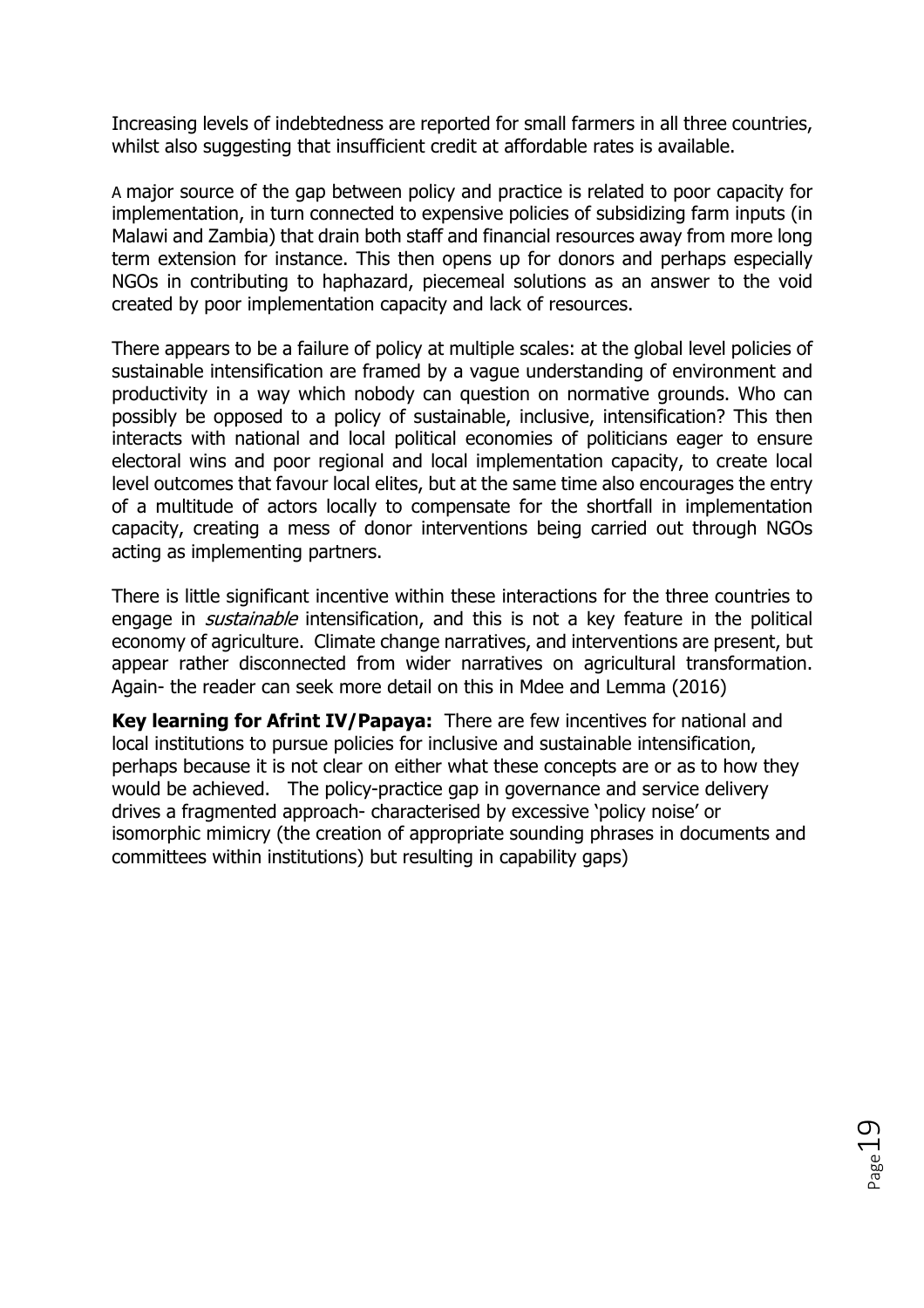## **Conclusion**

This analysis of the political economy of agriculture in all three countries offers no easy answers to inclusive agricultural transformation. The quest to transform agriculture has a long history. Government in conjunction with donors have consistently developed agricultural policies and initiatives aimed at the commercialisation of small scale agriculture. However, the fundamental problem is that they remain disconnected from the realities of small scale agriculture and the operation of local institutions. Despite mainstreaming inclusive language in relation to youth and women in policy, the scale of activities being undertaken on this front are hardly transformational.

It is also debateable whether this approach to inclusion (primarily the reservation of spaces in committees and targeting of loans) is effective in transforming agriculture. It can be argued that women and youth will benefit from a strategic effort to transform small scale agriculture as a whole, through state-led investment, that addresses elite capture of resources, land, markets and incentives. Neither women nor youth are a unified category of persons with the same needs and interests. Committee and political reservations for women are likely to benefit elite and well-connected women who have far greater power than poor men (see Mdee 2008, or Tsikata 2016)

It is recommended that the Afrint IV/Papaya project considers the following critical issues:

### **Working with the policy-practice gap**

There is a significant gap between stated agricultural policy and actual practice on the ground. Some evidence of Government-led initiatives is visible in fieldwork, but the scale is often limited.

Despite a rhetorical commitment to decentralisation, it is central government that holds the power to act on these issues, as local level actors have little power or resource to do so. Incentives for actors are uneven and largely relate to incoming projects- related to donors funding and therefore operating on limited timescales. Public investment in infrastructure is patchy and often reliant on attracting donor and private funds. It is also common for projects to have capture of resources by local elites, and therefore a limited impact on more marginalised farmers.

Despite policy commitment to a transformational role for private actors, this research finds that private sectors contract farming is not mentioned as significantly beneficial by respondents. Farmers and Districts report disillusionment and exploitation with these initiatives. Contract farming may also be driving new processes of elite capital accumulation in the areas where this is practiced.

#### **Benefits from increased agricultural production are not guaranteed.**

Even if agricultural production intensifies and increases, this may not create greater profitability in agriculture, or food security in agriculture. This research confirms other published literature suggesting that increased production of commercial crops such as sugar can increase local level food insecurity. More intensive production methods may increase costs, debt and reduce profitability. Further that, initiatives that facilitate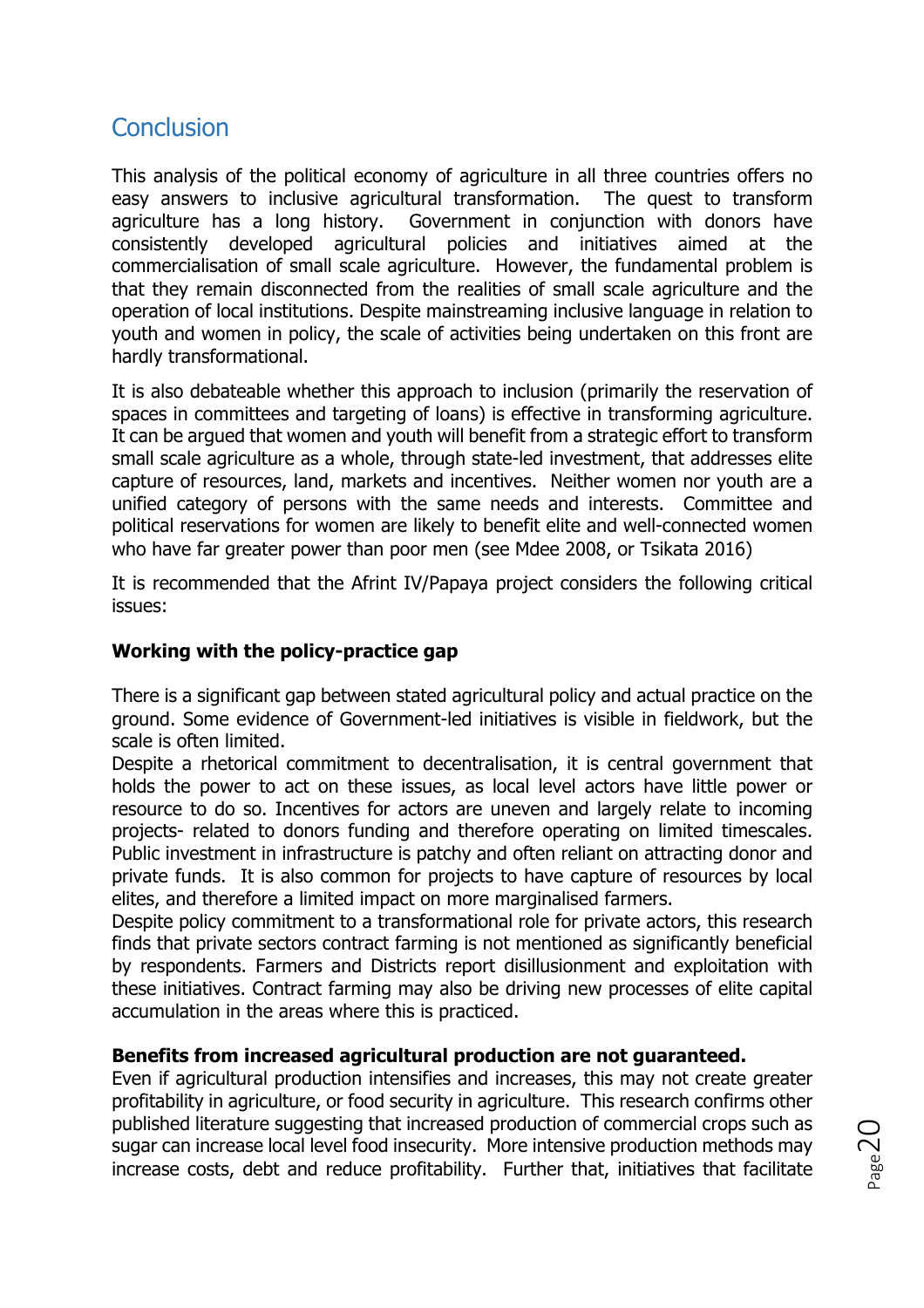increased production can fail to produce benefits for participants, as a result of wider market problems.

Additionally, agricultural initiatives aimed at increasing production through irrigation, overstate the potential increases and insufficiently recognise the dangers of overextraction of water resources.

### **Making agricultural intensification more inclusive is more than policy statements, women's groups and land titling.**

There is no uniform gendered or youth experience, and policy statements on inclusion are vague and have little meaning in implementation. Women are seen are critical to agriculture, but the position of youth is more ambiguous. However- there are some educated urban youth who see agriculture as an investment opportunity- they have capital to invest

Agriculture remains largely the business of the family unit, and inclusion initiatives must take this into account. Neither should the family unit be assumed to be nuclear and clearly defined. Land is not a purely individual asset, it is part of complex customary, legal and collective relationships, and land titling initiatives will not transform gender relations or youth access to land. Additionally, it is potentially harmful to treat all women or all youth as equally disadvantaged, as this underpins considerable opportunity for elite capture by more advantaged and well-connected members of these groups.

Going beyond representation to inclusive transformation requires differentiation to the specifics of the local context.

 $_{\rm Page}$ 21